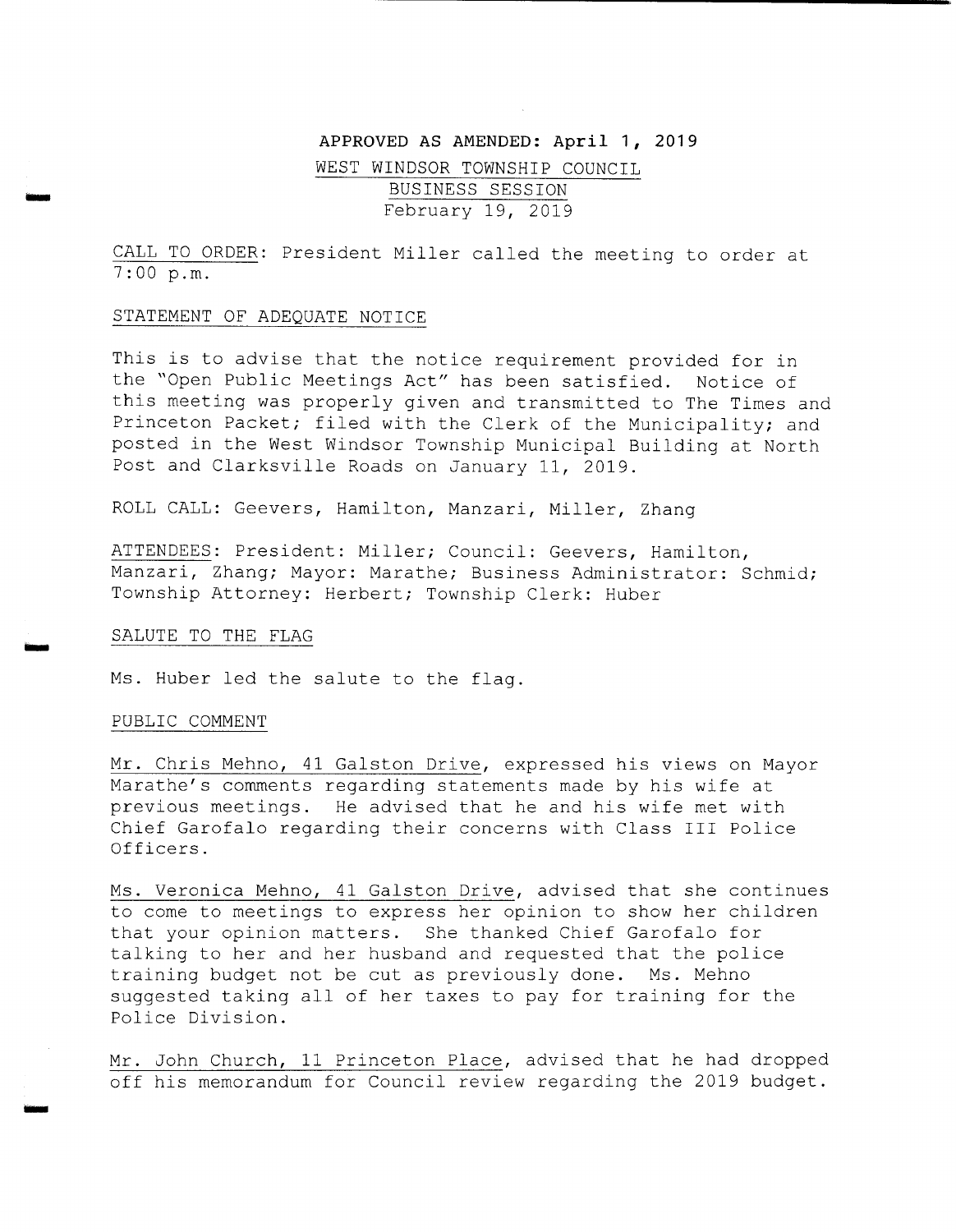Page 2 Business Session February 19, 2019

word

#### ADMINISTRATION COMMENTS

Ms . Schmid reminded everyone that brush pickup does not start back up until March and requested that residents who have placed brush in the street remove it until <sup>a</sup> week before their collection date .

Mayor Marathe reported that the <sup>2019</sup> budget will be presented to Council by the end of this week and that it includes a half-cent increase for 2019. He advised that he approved the Mehnos' meeting with Chief Garofalo.

#### COUNCIL MEMBER COMMENTS

Ms. Manzari announced that she attended a ribbon cutting at the Goddard School on Windsor Road for their new gymnasium.

Ms. Hamilton thanked the Mehnos for expressing their concerns and noted that residents are always welcome to express their opinions .

Ms . Geevers advised that she attended China Night at the West Windsor-Plainsboro High School South on February 8<sup>th</sup> and noted it is <sup>a</sup> great cultural experience and encouraged others to attend next year. She also noted that she attended the Autonomous Vehicles-The Future of Self-Driving Vehicles presentation on February 13th sponsored by the Environmental Commission. Ms . Geevers advised that she will look into the need for additional training funds for the Police Division.

Mr. Zhang again expressed that the public should be allowed to voice their opinions during public comment. He noted that this is the first time he has heard that the Police Division needs additional training funds. Mr. Zhang advised that tonight is the end of the Chinese New Year celebration.

#### CHAIR/ CLERK COMMENTS

President Miller noted that the Chinese New Year's Celebration at West Windsor-Plainsboro High School South was wonderful and that she was very impressed and enjoyed being part of it. She advised that she also attended the Science Fair at Maurice Hawk School and was amazed at some of the science projects being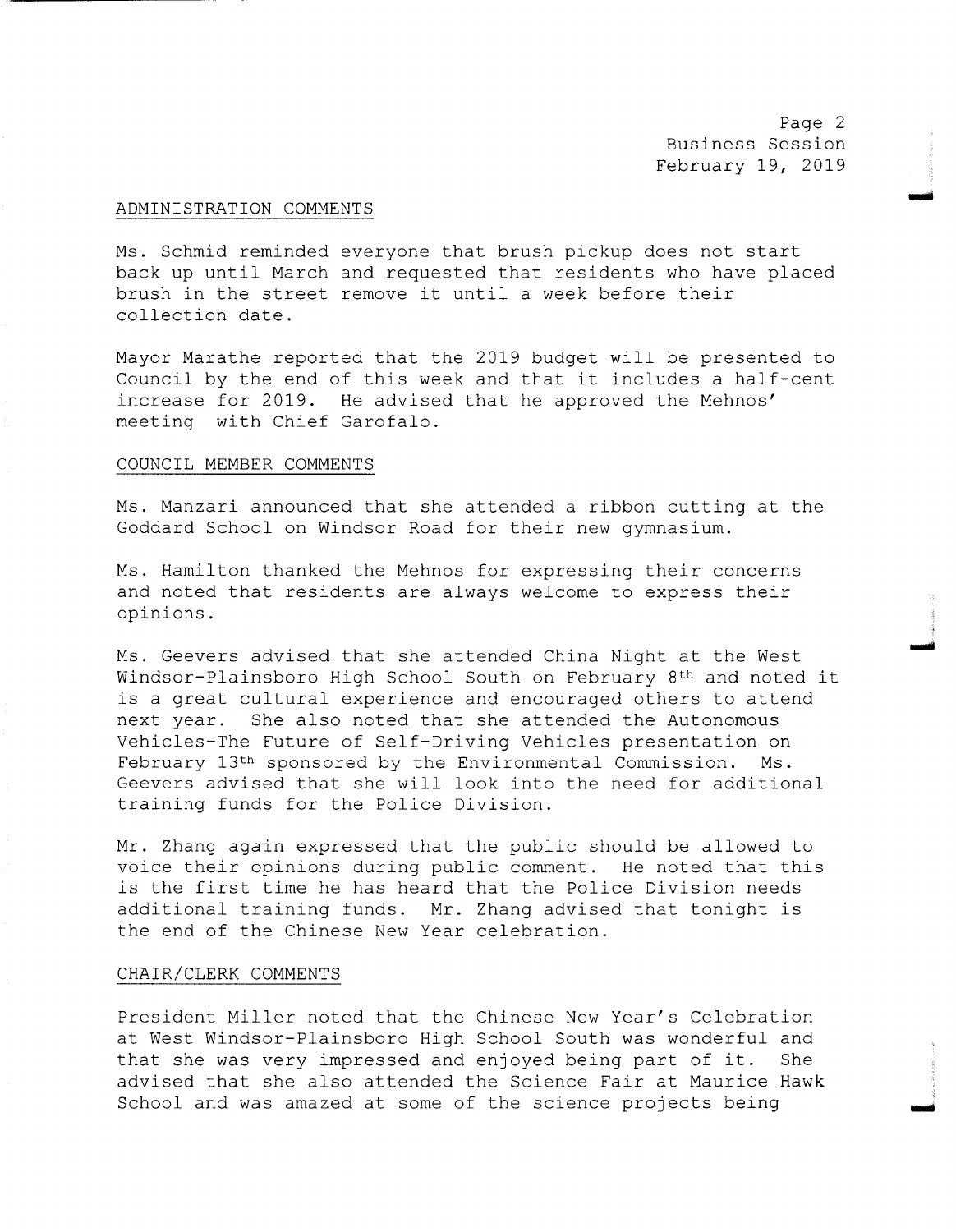Page <sup>3</sup> Business Session February 19, 2019

displayed. President Miller reiterated that residents should not place brush in the roadways until one week prior to their pickup. She encouraged residents to remove the brush.

### PUBLIC HEARINGS

dam

2019-01 AN ORDINANCE TO AMEND AND SUPPLEMENT CHAPTER 140 SMOKING AND THE USE OF TOBACCO PRODUCTS BANNED ADDING ARTICLE III SALES OF ELECTRONIC SMOKING DEVICES AND AMENDING CHAPTER 82 FEES, SECTION 12 HEALTH OF THE CODE OF WEST WINDSOR TOWNSHIP

President Miller opened the Public Hearing.

Ms. Jyotika Bahree, 31 Greylynne Drive, noted her support for the ordinance and encouraged Council to adopt the ordinance .

Mr. Dan Fabrizio, <sup>8</sup> Exeter Court, thanked Public Works for their work on Canal Pointe Boulevard and noted he is in favor of the proposed ordinance.

Motion to close public hearing: Manzari Second: Geevers

RCV: aye Geevers aye Hamilton aye Manzari aye Zhang aye Miller

Ms. Manzari thanked Ms. Bahree for her work on this ordinance when she was on Council.

Ms. Geevers also thanked Ms. Bahree for her work on this ordinance .

Motion to adopt: Geevers Second: Manzari RCV: aye Geevers aye Hamilton aye Manzari aye Zhang aye Miller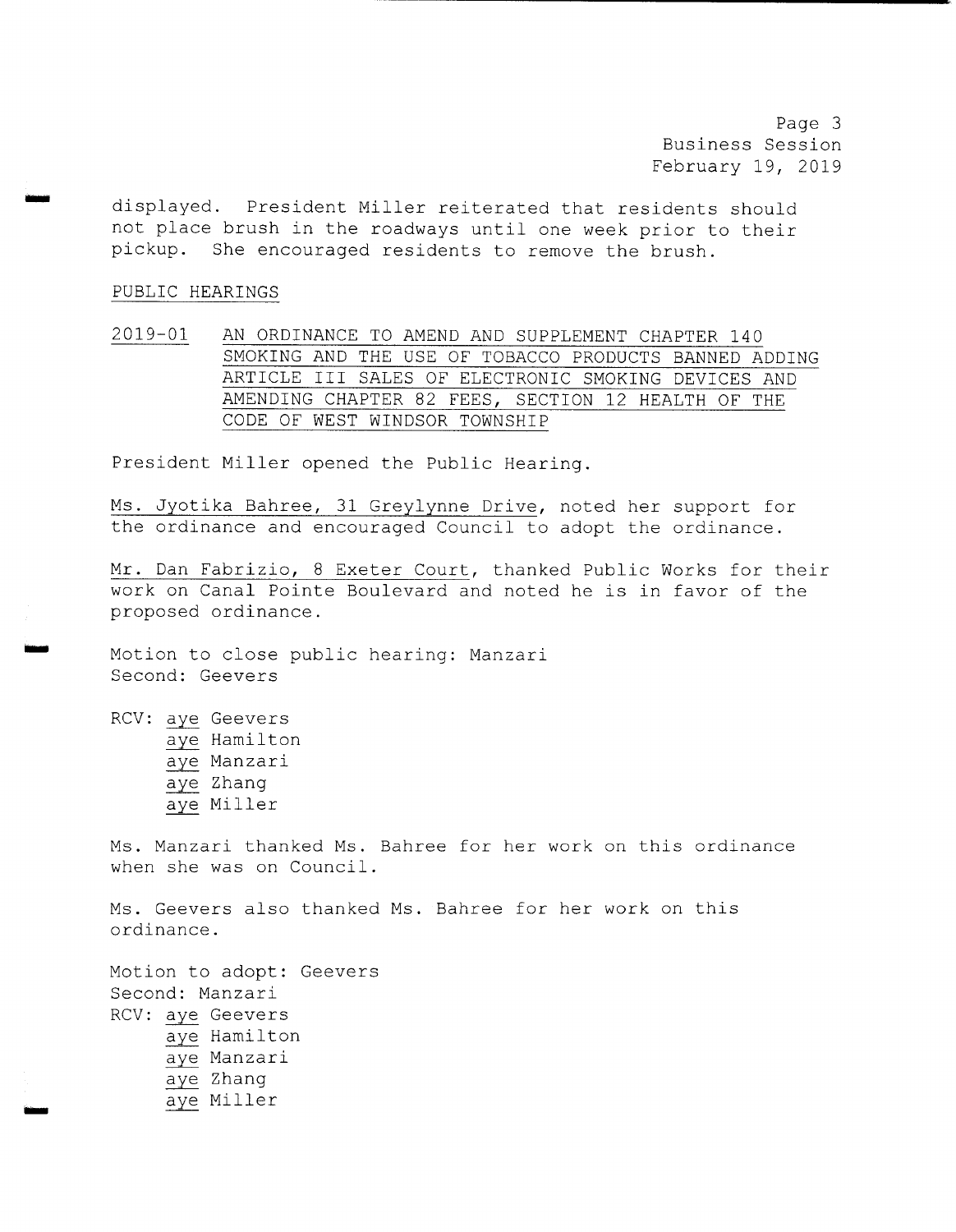Page <sup>4</sup> Business Session February 19, 2019

now

CONSENT AGENDA

#### RESOLUTIONS

2019- R046 Refund of Overpaid Property Taxes

- 2019- R047 Authorizing the Release of Inspection Escrow Fees to Bear Creek Active Adult Housing PB17-02
- 2019- R048 Granting Reservation of Sewer Capacity and Authorizing Execution of Treatment Works Approval Permit Application to the New Jersey Department of Environmental Protection for the Project Known as Bear Brook Homes (PB16-12)

#### MINUTES

January 22, 2019 - Business Session as amended

BILLS & CLAIMS

Motion to approve consent agenda: Manzari Second: Geevers RCV: aye Geevers aye Hamilton aye Manzari aye Zhang aye Miller

### RECOMMENDATIONS FROM ADMINISTRATION AND COUNCIL/CLERK

2019- R049 Amending the Cash Management Plan for West Windsor Township to Add Peapack-Gladstone Bank

2019- R050 Authorizing the Revision of 2018- R252 Which Authorized the Business Administrator to Purchase Three ( 3) 2019 Ford Interceptor Utility AWD Vehicles from Winner Ford to Purchase Three (3) 2020 Ford Interceptor Utility AWD Vehicles for an Additional \$6,180.60 for a total not to exceed of \$97, 298 . 40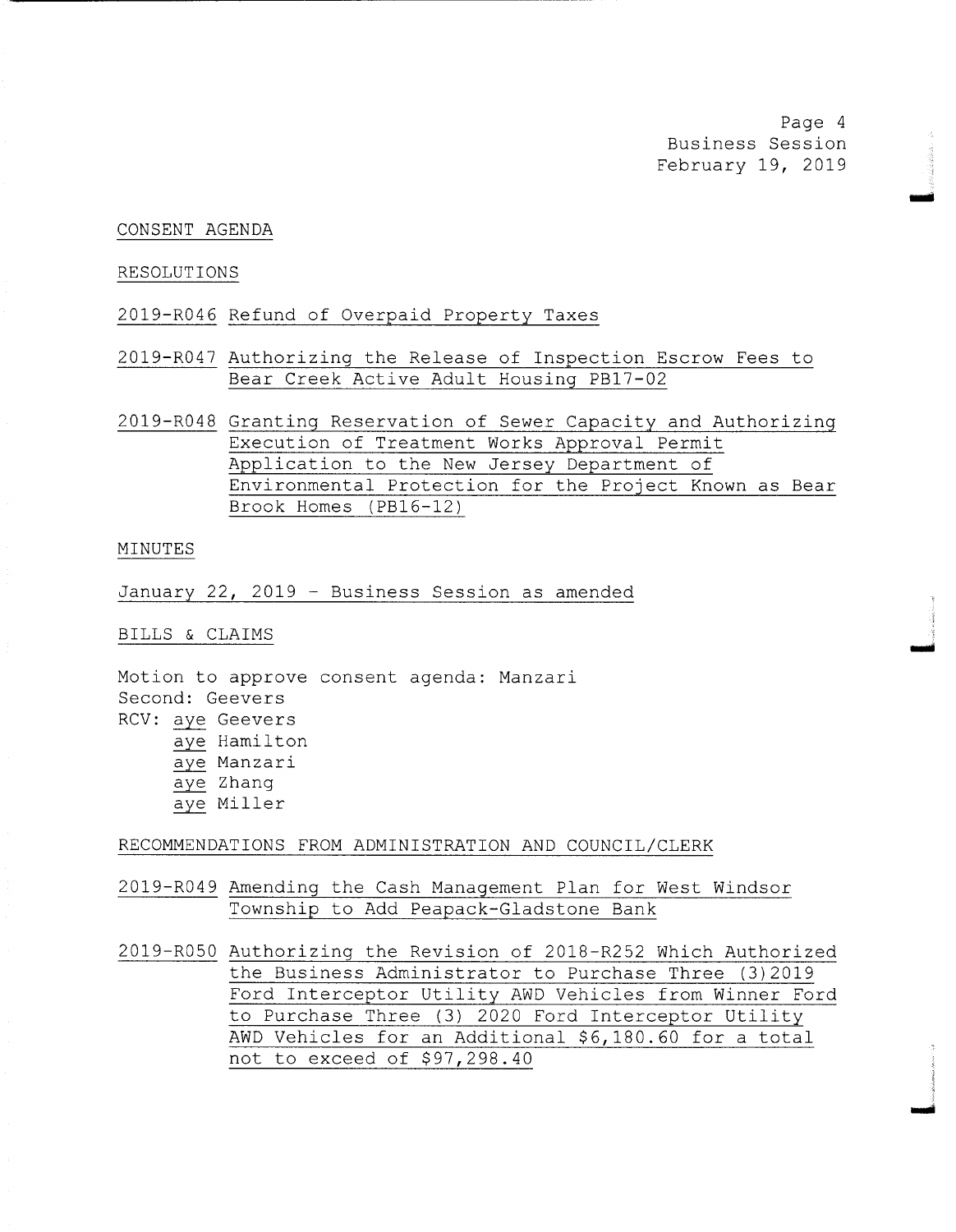Page 5 Business Session February 19, 2019

2019- R051 Authorizing the Business Administrator to Purchase StorageCraft Hardware and Software from StarNet Solutions for the West Windsor Township Police - 30, 993 . 00

ar..

i""'

rrr.

- 2019- R052 Authorizing the Mayor and Clerk to Execute <sup>a</sup> Professional Services Agreement for Arora and Associates, P.C. for Miscellaneous Engineering Services - \$3,000.00
- 2019- R053 Authorizing the Mayor and Clerk to Execute <sup>a</sup> Professional Services Agreement with Alaimo Group for Miscellaneous Engineering Services - \$475.00
- 2019- R054 Authorizing the Business Administrator to Execute Change Order No. <sup>1</sup> for an Increase of 10 . 9% with Garden State Sealing, Inc. for Supplemental Work and Quantity Adjustments Including Sealing and Repairs to North Post Road and the Alexander Road Roundabout for 49, 188 . 24 for <sup>a</sup> Total Contract of \$602, 243 . 24
- 2019- R055 Authorizing the Mayor and Clerk to Execute <sup>a</sup> Contract with On-Site Landscape Maintenance for Year 3 of the bid for Public Lands Maintenance- Detention Basins and Open Space - \$ 69, 989 . 00
- 2019- R056 Authorizing the Mayor and Clerk to Execute <sup>a</sup> Contract with On-Site Landscape Maintenance for Year 3 of the bid for Public Lands Maintenance Cul de Sac and Street Tree Maintenance and Replacement - \$78,299.00

Motion to approve resolutions 2019-R049 through 2019-R056: Manzari Second: Zhang RCV: aye Geevers aye Hamilton aye Manzari aye Zhang aye Miller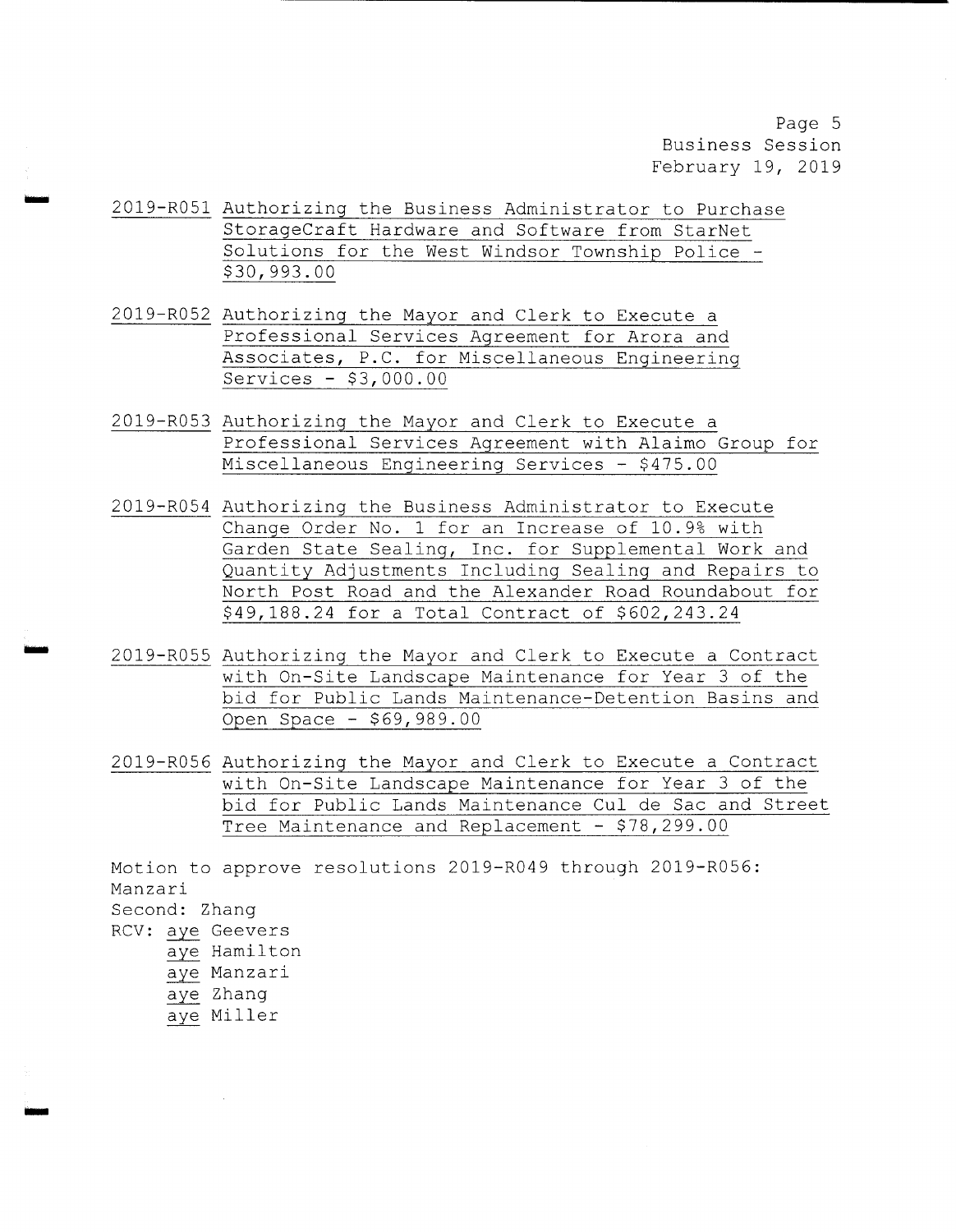Page 6 Business Session February 19, 2019

rigid

mold

2019- 057 Authorizing the Business Administrator and Clerk to Execute the Access Agreement Between West Windsor Township and PSE&G for Use of Bernt Midland Blvd., in Community Park for Construction Access

Ms. Geevers requested removal of the following in the last paragraph of the resolution "subject to final review approval of Township Engineer and the Township Attorney" since they have already given their approval .

Motion to approve as amended: Geevers Second: Manzari RCV: aye Geevers aye Hamilton aye Manzari aye Zhang aye Miller

ADDITIONAL PUBLIC COMMENT

Ms. Veronica Mehno, 41 Galston Drive, again spoke about Class III Officers and training.

#### COUNCIL REPORTS/DISCUSSION TOPICS/NEW BUSINESS

Ms . Manzari reported that the 2019 Recreation Summer Camp information will be out soon. She noted that at the West Windsor Parking Authority meeting it was reported that New Jersey Transit will be replacing the obsolete electric charging stations at the train station. Ms. Manzari noted that Fire and Emergency Services received their new electric stretcher. She advised at the Public Safety meeting discussion ensued as to how firefighters have <sup>a</sup> 63% higher cancer rate and what can be done to help prevent it. Ms. Manzari also reported that the Police Division has purchased additional drones .

Mr. Zhang advised that the Environmental Commission is continuing their work on re-certification for Sustainable New Jersey. He noted that they will also be contacting the Police<br>Division to see how the anti-idling law is working. Mr. Zhang Division to see how the anti-idling law is working. reported that a resolution in support of "electric vehicles" will be coming to Council. He noted he attended the Affordable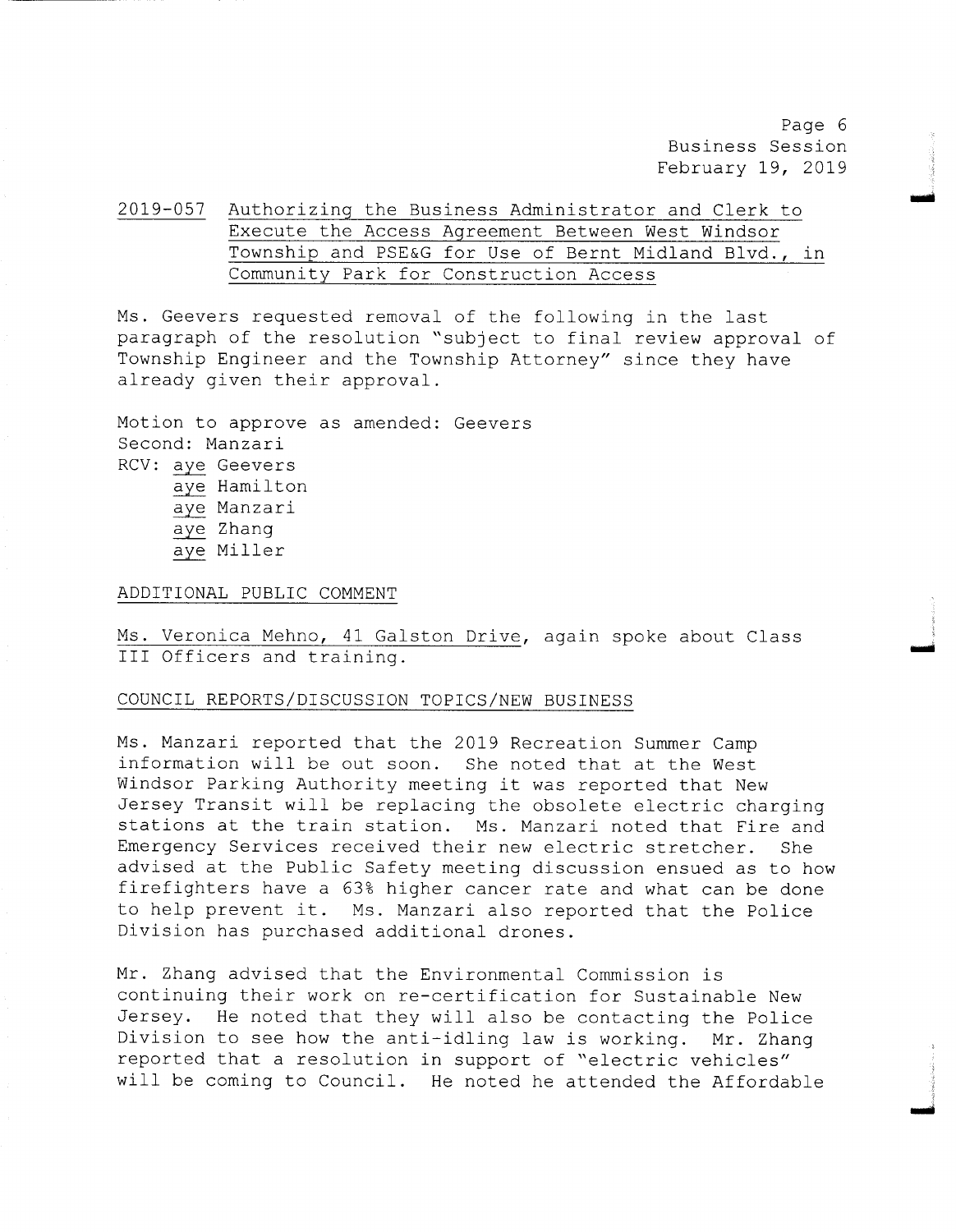Page 7 Business Session February 19, 2019

Housing Meeting and that the West Windsor Plainsboro School Board meeting is being held this evening. Ms. Manzari reported that "West Windsor Gives Back" is working with the Princeton Junction Volunteer Fire Company this year. She reported that on March 9th at Athleta located in the Marketfair Mall they will give 10% of their proceeds that day to the fire company.

on"

Ms. Geevers reported that at the February 6<sup>th</sup> Planning Board meeting they approved 271 parking spaces for Carnegie Center West Building 408. She reported that at the February 27th Planning Board meeting they will conduct <sup>a</sup> Master Plan Hearing and Adoption for the Amendment to Land Use Element and Adoption of Housing Element and Fair Share Plan for the Township. Ms . Geevers advised that after the Planning Board meeting the Township Council will go into session and endorse the Housing Element and Fair Share Plan.

President Miller advised that she attended the Human Relations Council Reorganization meeting and that they have many events planned for the year to continue to bring residents together. She noted that at the Affordable Housing Committee meeting they continued discussion on requesting the State Legislature to set mold standards for apartment and residential homes. President Miller advised that the Committee will be forwarding <sup>a</sup> resolution to Council supporting this effort .

Ms. Geevers inquired if the Township has the authority to pass such legislation.

Mr. Herbert advised he will review and provide <sup>a</sup> quick answer if this can be done. He advised later in the meeting that such an ordinance is permissible .

### Review of Draft Concept Plan for Old Police Wing of Municipal Building

Mayor Marathe advised that Mr. Aronson has <sup>a</sup> draft plan for the renovation of the old police wing. He noted that there are no cost estimates available at this time.

Mr. Aronson reviewed the proposed changes for the old police wing which would move Administration, Council, and the Clerk' <sup>s</sup>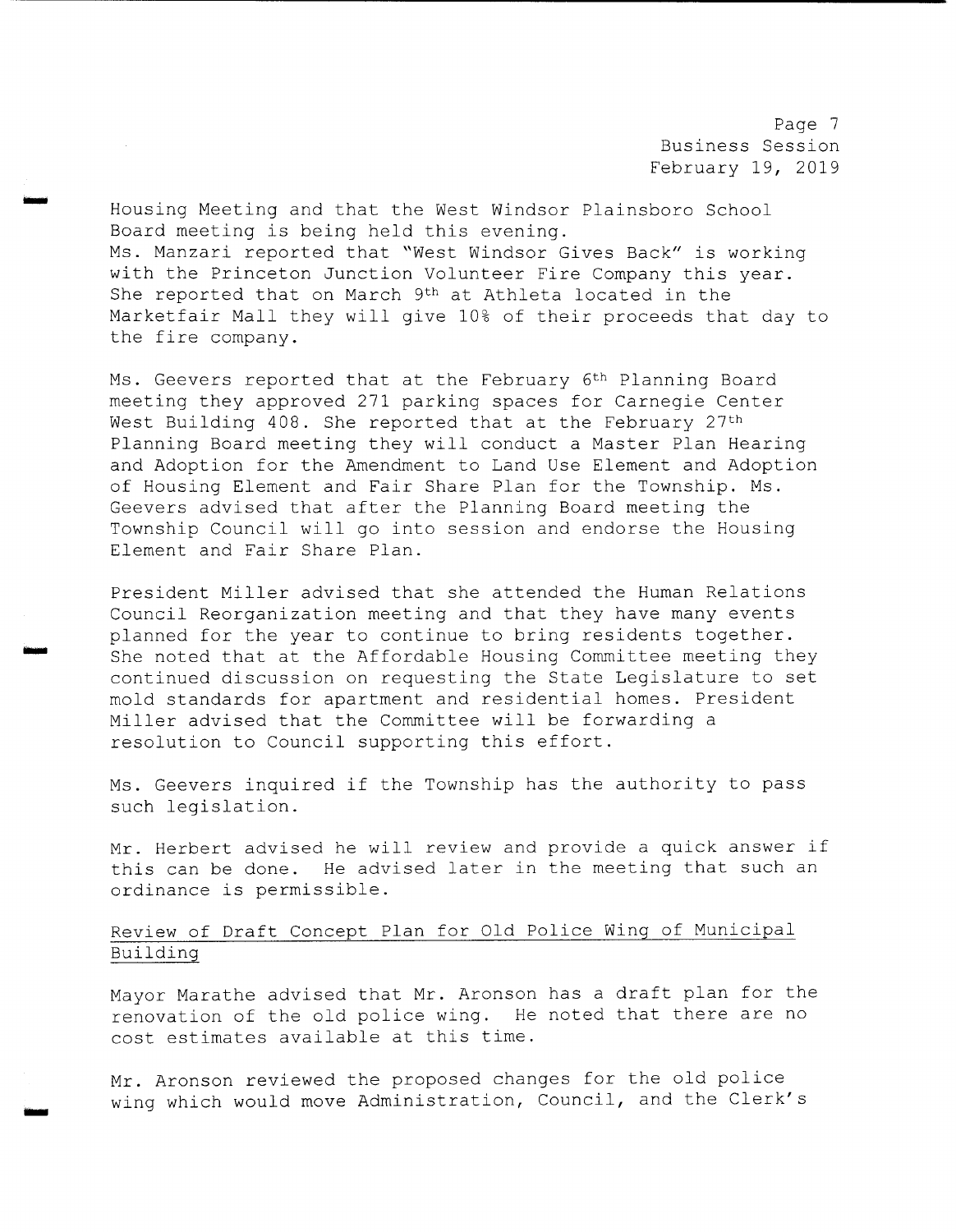Page <sup>8</sup> Business Session February 19, 2019

mow

Office to this side of the building. In addition he reviewed the need for the replacement of the elevator; HVAC replacement; window replacement for entire municipal building; and the phasing of the project .

Ms. Hamilton thanked Mr. Aronson for a great job and advised she only has a couple of questions: cost and the timeline for completion of project. She asked if the roof that was just replaced will be impacted by these renovations .

Mr. Aronson noted it should take six to eight months for completion of the project and that currently there are no cost estimates available .

Ms . Geevers advised that she does not like having tables and chairs in the hallway; suggested having <sup>a</sup> single ADA Bathroom; and noted her concerns about moving the doors in Room A. She also inquired whether an addition would be cheaper.

President Miller thanked Mr. Aronson for the great job. She requested that Room <sup>A</sup> be reviewed to make sure everyone can get out and suggested an additional door in the rear of Room <sup>A</sup> that would lead into the waiting area. President Miller inquired if Administration and the Clerk are alright with the plan.

Ms. Schmid and Ms. Huber advised that they like the current plan.

Mr. Zhang advised it seems to be a well-thought-out plan and inquired if there is any way to retrofit the old police wing.

Ms. Manzari noted she likes the waiting area, the walkup windows, and the Council Office.

President Miller suggested that Mr. Zhang be shown the old police wing. She advised she looks forward to the next stage of the project and noted that with new windows and HVAC system the Township will save on energy costs .

It was requested that <sup>a</sup> cost breakdown per phase be provided when available. The consensus of Council was to move to the next phase and hire an architect to work with Mr. Aronson.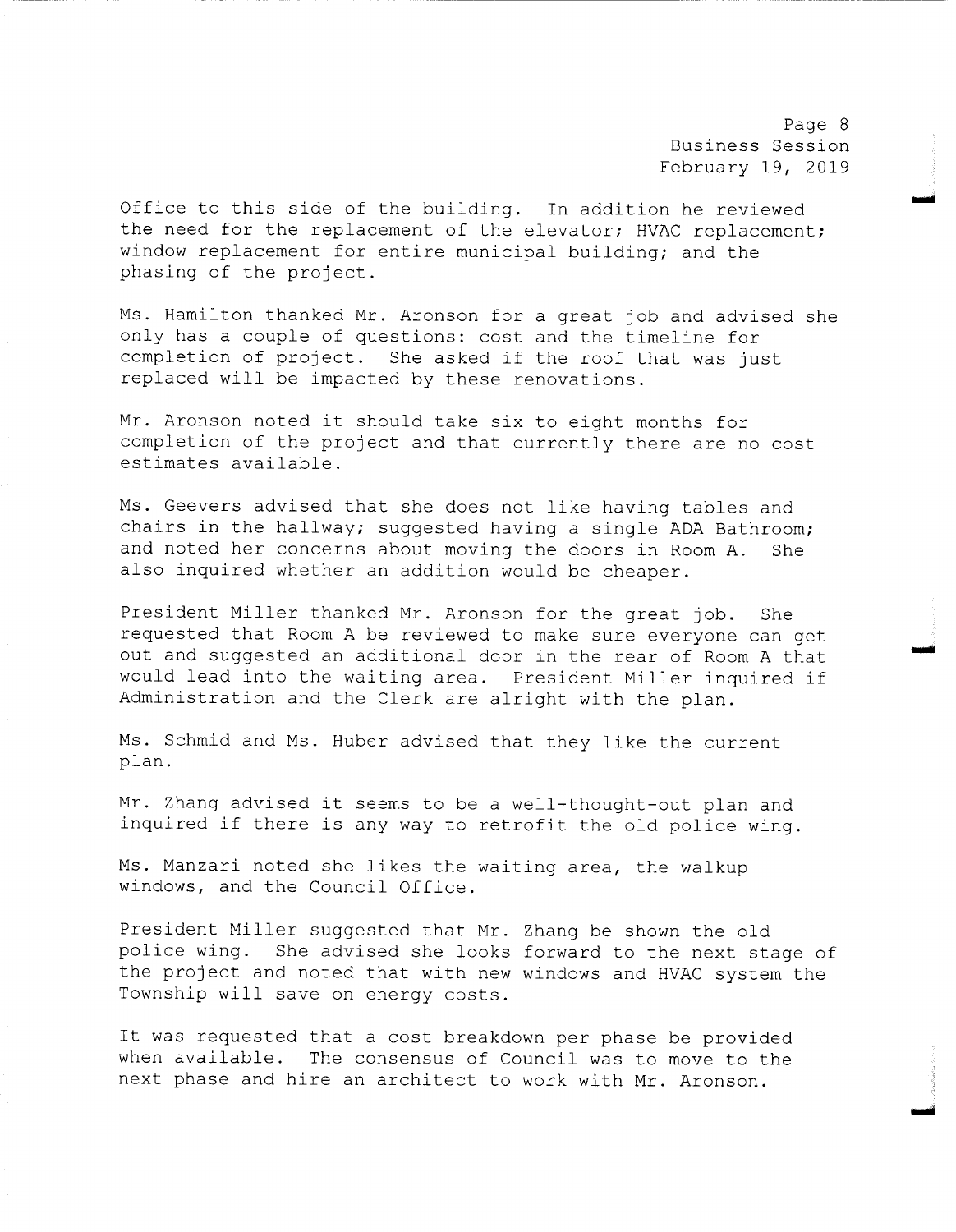Page 9 Business Session February 19, 2019

#### ADMINISTRATION UPDATES

No additional comments .

ADDITIONAL PUBLIC COMMENT

Mr. Gene O' Brien, Chair of the Planning Board, reviewed the process and seating arrangements for the February 27, 2019 Planning Board meeting.

ADJOURNMENT

SIM

mow

Motion to adjourn: Manzari Second: Zhang VV: All approved

The meeting was adjourned at 9:16 p.m.

 $\frac{1}{\text{Gay M. Huber}}$  Alison Mil

Township Clerk<br>
West Windsor Township<br>
West Windsor Township<br>
West Windsor Township West Windsor Township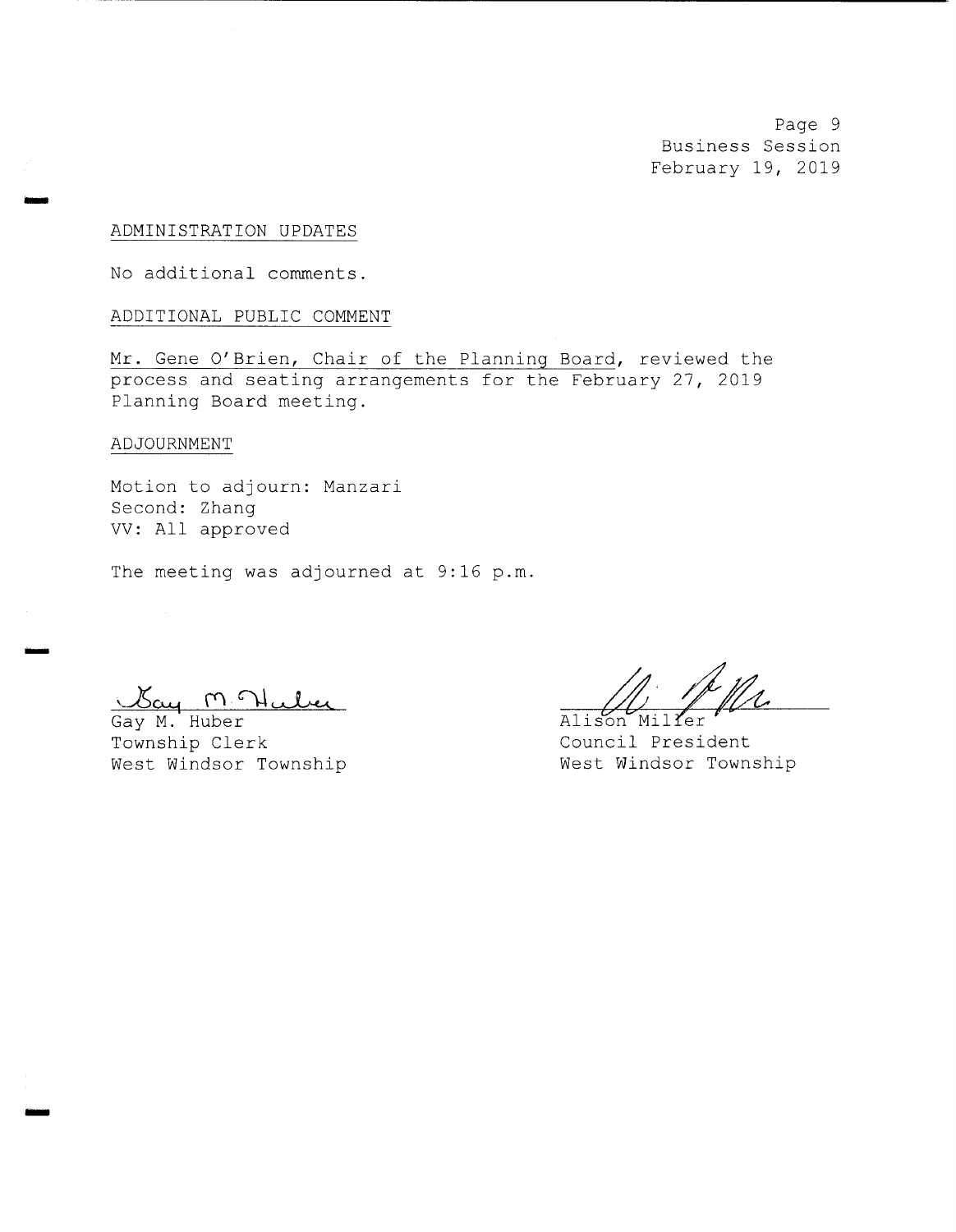rn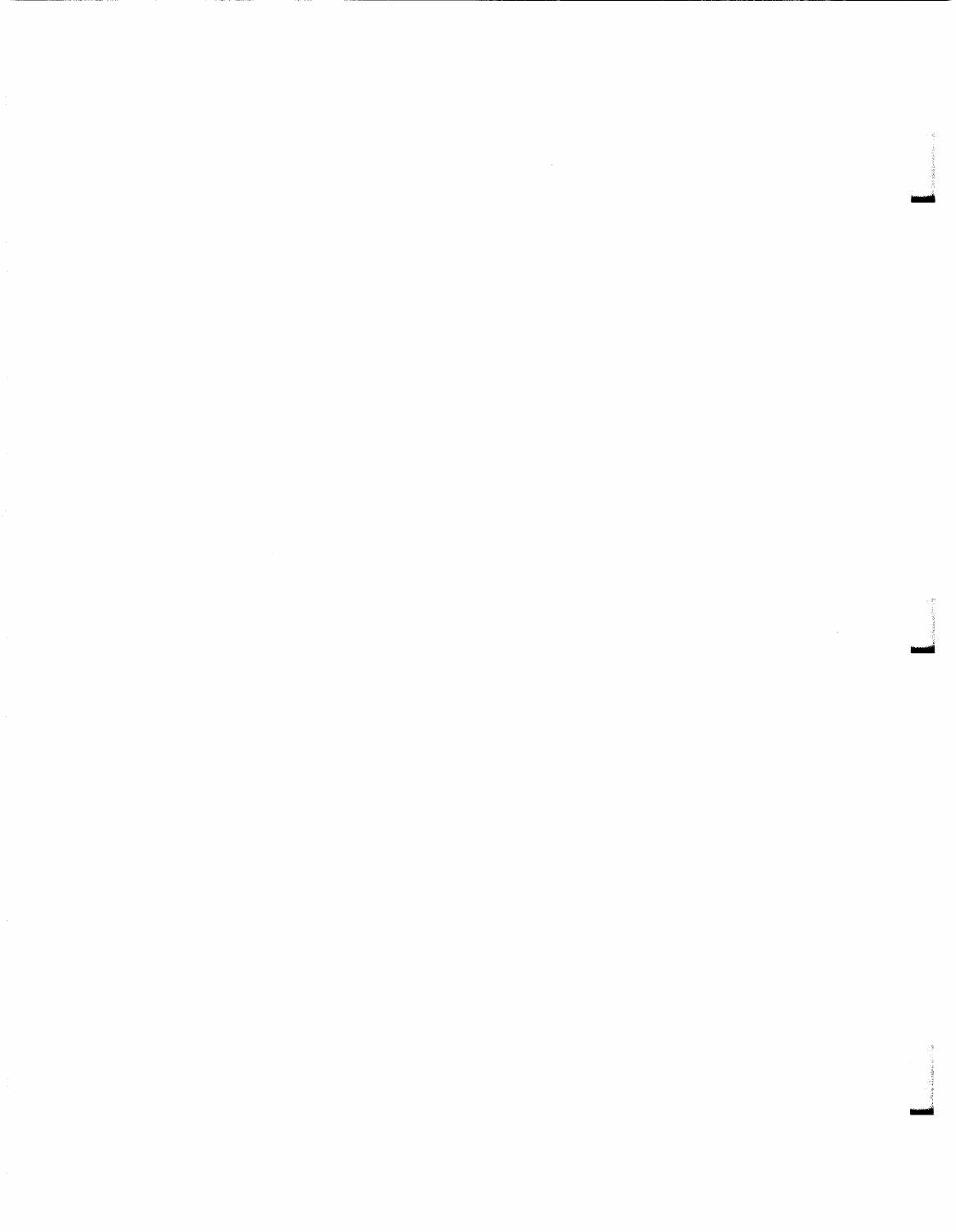IMMO

WWI

...

MM

# List of Bills - (100001) CASH - PNC - CURRENT DISBURSEMENTS CURRENT FUND

Meeting Date: 02/19/2019 For bills from 02/04/2019 to 02/18/2019

| Check# Vendor                                      | Description                                                                                                 |                                                                                             |           | Account PO Payment Check Total         |        |
|----------------------------------------------------|-------------------------------------------------------------------------------------------------------------|---------------------------------------------------------------------------------------------|-----------|----------------------------------------|--------|
| 70167 1689 – <b>A T &amp; T</b>                    | 10556270A (2018) UTILITY EXPENSES - TELEPHONE                                                               | PO 50225 2018 BLANKET - A/C#030 331 1957 000                                                | 51.19     | 51.19<br>51.19                         |        |
| 70168 5822 - ABDUL KOOMSON                         | 10530273 ENGINEERING - TRAVEL EXPENSE                                                                       | PO 52030 2019 BLANKET - MILEAGE REIMBURSEMEN                                                | 225.00    | 225.00<br>225.00                       |        |
|                                                    | 10508212 DATA PROCESSING - O.E.                                                                             | 70169 1685 - ADP, LLC 215.50                                                                |           | 1, 215.50 1, 215.50                    |        |
|                                                    | 10518278 POLICE - VEHICLE REPAIR                                                                            | 70170 41 - AL'S SUNOCO 2019 PO 52119 2019 BLANKET - VEHICLE MAINTENANCE                     | 3,307.18  | $3,307.18$<br>$3,307.18$               |        |
|                                                    | 70171 761 - AMERICAN TIRE & AUTO CARE PO 51991 TIRES FOR TRUCK #22<br>10540355 PUBLIC WORKS - TIRES & TUBES |                                                                                             |           | $1,192.00$<br>$1,192.00$<br>$1,192.00$ |        |
|                                                    | 10556215 UTILITY EXPENSES - ELECTRIC/NATURAL GAS                                                            | 70172 3257 - AMERIGAS PROPANE LP PO 52017 2019 BLANKET - FUEL USED TO HEAT TH               | 506.74    | 506.74<br>506.74                       |        |
|                                                    | 10553273 BLDG & GROUNDS - TRAVEL                                                                            | 70173 1310 - BRIAN ARONSON PO 52031 2019 BLANKET - MILEAGE REIMBURSEMEN                     | 225.00    | 225.00<br>225.00                       |        |
| 10518357 POLICE - UNIFORMS                         |                                                                                                             | 70174 5463 - BRIAN K. CAULFIELD PO 51997 2019 ALLOWANCE - BOOT REIMBURSEMENT                | 74.95     | 74.95<br>74.95                         |        |
|                                                    | 10533210A (2018) LAND USE - CONSULTANT FEES                                                                 | 70175 4702 - BURGIS ASSOCIATES, INC. PO 50110 2018 BLANKET - LAND USE PLANNING CO 14,793.75 | 14,793.75 | 14,793,75                              |        |
|                                                    | 10524210 SENIOR CITIZEN - CONSULTANT FEES                                                                   | 70176 2925 - CANDACE WOODWARD-CLOUGH PO 52059 2019 BLANKET - BALLROOM DANCING CLA           | 400.00    | 400.00<br>400.00                       |        |
| 10518357 POLICE - UNIFORMS                         |                                                                                                             | 70177 5476 - CHRISTIAN CRAWFORD PO 51999 2019 ALLOWANCE - BOOT REIMBURSEMENT                |           | 130.00<br>130.00 130.00                |        |
| 70178 1935 - CJCOA<br>10538214 CONST OFFL - DUES   |                                                                                                             | PO 52144 CJCOA 2019 MEMBERSHIP DUES                                                         | 700.00    | 700.00                                 | 700.00 |
| 70179 2224 - CJTAA<br>$10538214$ CONST OFFL - DUES |                                                                                                             | PO 52142 2019 MEMBERSHIP DUES - B. SIRKIS, S                                                | 100.00    | 100.00                                 | 100.00 |
| 70180 162 - COMCAST                                | 10504268 ADM - TECH/COMPUTER SRVCS                                                                          | PO 52039 2019 BLANKET A/C#8499 05 245 013271                                                | 291.70    | 291.70                                 | 291.70 |
| 70181 162 - COMCAST                                | 10504268 ADM - TECH/COMPUTER SRVCS                                                                          | PO 52040 2019 BLANKET A/C#8499 05 245 013417                                                | 293.70    | 293.70                                 | 293.70 |
| 70182 162 - COMCAST                                | 10504268 ADM - TECH/COMPUTER SRVCS                                                                          | PO 52041 2019 BLANKET A/C#8499 05 245 009805                                                | 224.90    | 224.90                                 | 224.90 |
| 70183 162 - COMCAST                                | 10504268 ADM - TECH/COMPUTER SRVCS                                                                          | PO 52042 2019 BLANKET A/C#8499 05 245 015063                                                | 48.00     | 48.00                                  | 48,00  |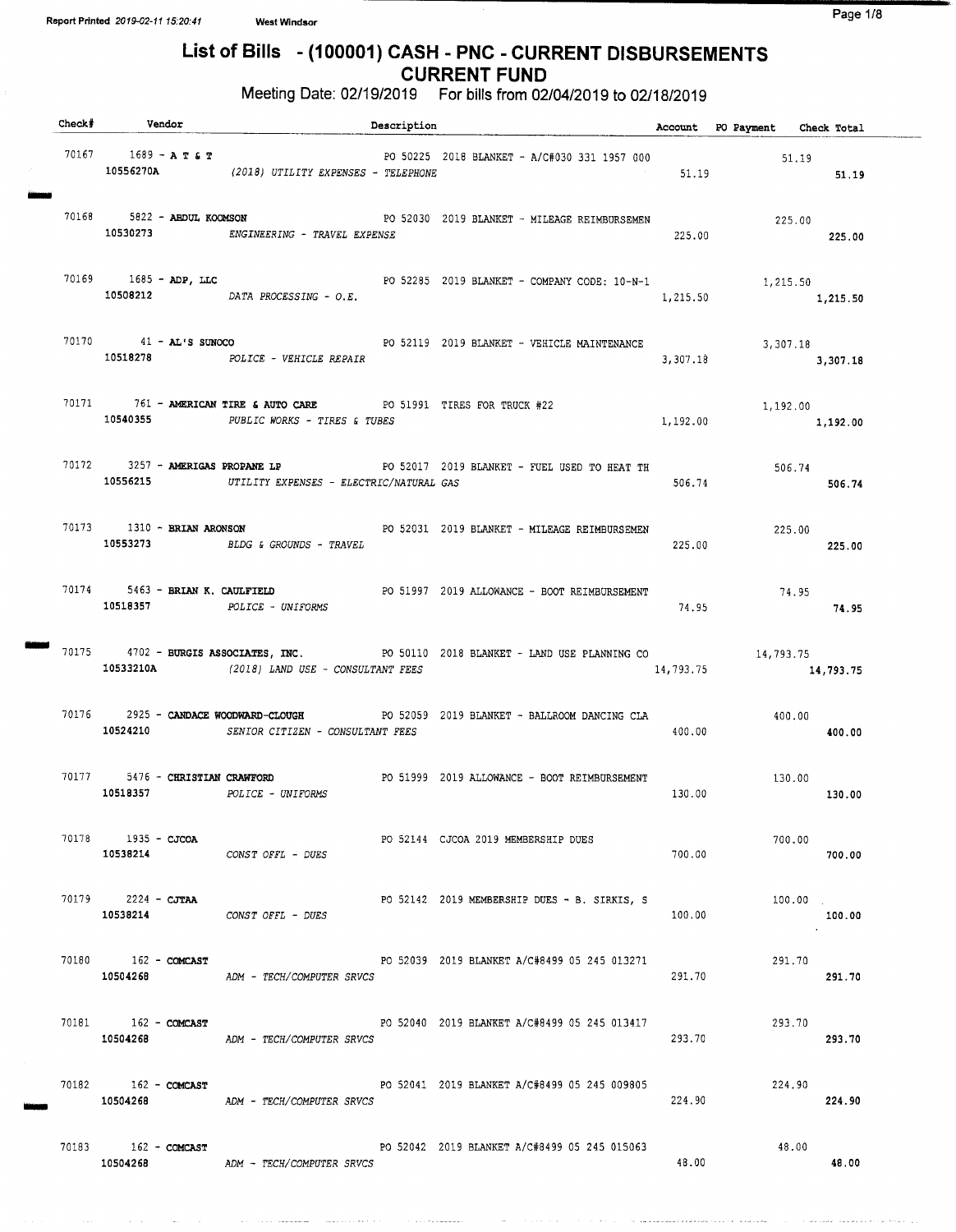Meeting Date: 02/19/2019 For bills from 02/04/2019 to 02/18/2019

| Check# Vendor                  | Description                                                                                          |           | Account PO Payment | Check Total      |  |
|--------------------------------|------------------------------------------------------------------------------------------------------|-----------|--------------------|------------------|--|
|                                |                                                                                                      |           |                    |                  |  |
| 70184 162 - COMCAST            | PO 52043 2019 BLANKET - A/C#8499 05 245 0180                                                         |           |                    | 236.04           |  |
|                                | 10504268 ADM - TECH/COMPUTER SRVCS                                                                   | 236.04    |                    | 236.04           |  |
|                                |                                                                                                      |           |                    |                  |  |
|                                |                                                                                                      |           |                    |                  |  |
|                                | 70185 162 - COMCAST COMPOSITE COMPOSITE PO 52044 2019 BLANKET A/C#8499 5 245 0042258                 |           |                    | 29.57            |  |
|                                | 10504268 ADM - TECH/COMPUTER SRVCS                                                                   | 29,57     |                    | 29.57            |  |
|                                |                                                                                                      |           |                    |                  |  |
| 70186 5760 - COMCAST           | PO 52189 2019 BLANKET - A/C#8499 05 245 0102                                                         |           |                    | 204.90           |  |
|                                | 10556270 UTILITY EXPENSES - TELEPHONE                                                                | 204.90    |                    | 204.90           |  |
|                                |                                                                                                      |           |                    |                  |  |
|                                |                                                                                                      |           |                    |                  |  |
|                                | PO 52190 2019 BLANKET - A/C#8499 05 245 0139<br>70187 5760 - COMCAST                                 |           | 21.82              | 21.82            |  |
|                                | 10556270 UTILITY EXPENSES - TELEPHONE                                                                | 21.82     |                    |                  |  |
|                                |                                                                                                      |           |                    |                  |  |
|                                | 70188 5190 - COMCAST BUSINESS <b>PO 52255 2019 BLANKET AS PER RESOLUTION 2016</b> 2,007.12           |           |                    |                  |  |
|                                | 10504268 ADM - TECH/COMPUTER SRVCS                                                                   | 1,360.70  |                    |                  |  |
|                                | 10556270 UTILITY EXPENSES - TELEPHONE                                                                | 646.42    |                    | 2,007.12         |  |
|                                |                                                                                                      |           |                    |                  |  |
|                                | 70189 55 - COMPUTER INFORMATION SYSTEMS, INC. PO 51973 LICENSE RENEWAL & MAINTENANCE AND S 11,600.00 |           |                    |                  |  |
|                                |                                                                                                      | 11,600.00 |                    | 11,600.00        |  |
|                                | 10518233 POLICE - OFFICE FURN/EQUIP MAINT                                                            |           |                    | <b>Contract</b>  |  |
|                                |                                                                                                      |           |                    |                  |  |
|                                | 70190   209 - DECKMAN ELECTRIC   PO 50171   2018 BLANKET - REPAIRS OF PUMPS FOR   4,536.00           |           |                    |                  |  |
|                                | 10542266A (2018) SEWER SYSTEM - TECH/SPEC EQUIP MA                                                   | 4,536.00  |                    | 4,536.00         |  |
|                                |                                                                                                      |           |                    |                  |  |
|                                | 70191 5042 - DEJANA TRUCK & UTILITY EQUIPMENT CO PO 50193 2018 BLANKET - OEM & NON OEM MAINTE        |           | 699.58             |                  |  |
|                                | 10540278A (2018) PUBLIC WORKS - VEHICLE REPAIR                                                       | 699.58    |                    | 699.58           |  |
|                                |                                                                                                      |           |                    |                  |  |
|                                |                                                                                                      |           |                    |                  |  |
|                                | 70192 206 - DELL MARKETING L.P. 20051456 PREMIUM LSAP/SCANNING SERVICES FOR                          |           | 6,200.00           |                  |  |
|                                | 10501210A (2018) CLERK - CONSULTANT FEES                                                             | 6, 200.00 |                    | 6,200.00         |  |
|                                |                                                                                                      |           |                    |                  |  |
| 70193 58 - DOMENICK CARDARELLI | PO 52238 2019 BLANKET - VEHICLE REIMBURSEMEN                                                         |           |                    | 450.00           |  |
|                                | 10538273 CONST OFFL - TRAVEL EXPENSE                                                                 | 450.00    |                    | 450.00           |  |
|                                |                                                                                                      |           |                    |                  |  |
|                                |                                                                                                      |           |                    |                  |  |
| 70194 1820 - DONNA FUCETOLA    | PO 52154 REIMBURSEMENT FOR SENIOR CAFE SUPPL                                                         |           | 135.93             |                  |  |
|                                | 10524231 SENIOR CITIZEN - MEALS                                                                      | 135.93    |                    | 135.93           |  |
|                                |                                                                                                      |           |                    |                  |  |
| 70195 4978 - DOUGLAS FRUEH     | PO 50078 2018 BLANKET - QUARTERLY REIMBURSEM                                                         |           |                    | 90.00            |  |
|                                | 10556270A (2018) UTILITY EXPENSES - TELEPHONE                                                        | 90.00     |                    | 90.00            |  |
|                                |                                                                                                      |           |                    |                  |  |
|                                |                                                                                                      |           |                    |                  |  |
| 70196 2060 - DRAEGER INC.      | PO 51803 L CERT SOLUTION 10% NJ CERTIFIED -                                                          | 240.00    |                    | 240.00<br>240.00 |  |
| 101105                         | APPROPRIATION RESERVE- GRANT FUNDS                                                                   |           |                    |                  |  |
|                                |                                                                                                      |           |                    |                  |  |
| 70197 2060 - DRAEGER INC.      | PO 51920 HOSE PUMP-SIM, CERTIFICATION & CALI                                                         |           |                    | 179.00           |  |
|                                | 101105 APPROPRIATION RESERVE- GRANT FUNDS                                                            | 179.00    |                    | 179.00           |  |
|                                |                                                                                                      |           |                    |                  |  |
|                                | 2018 REIMBURSE - RETIRED POLICE MED                                                                  |           |                    | 4,500.00         |  |
| 70198 1107 - EDWARD DAVIS      | 10551299A (2018) GROUP INSURANCE - MISC SERVICES                                                     | 4,500.00  |                    | 4,500.00         |  |
|                                |                                                                                                      |           |                    |                  |  |
|                                |                                                                                                      |           |                    |                  |  |
| 70199 573 - ELIZABETH D. KIRBY | REIMBURSEMENT EYE EXAM AND/OR CORRE                                                                  |           |                    | 249.00           |  |
|                                | 10551280 GROUP INSURANCE - VISION CARE                                                               | 249.00    |                    | 249.00           |  |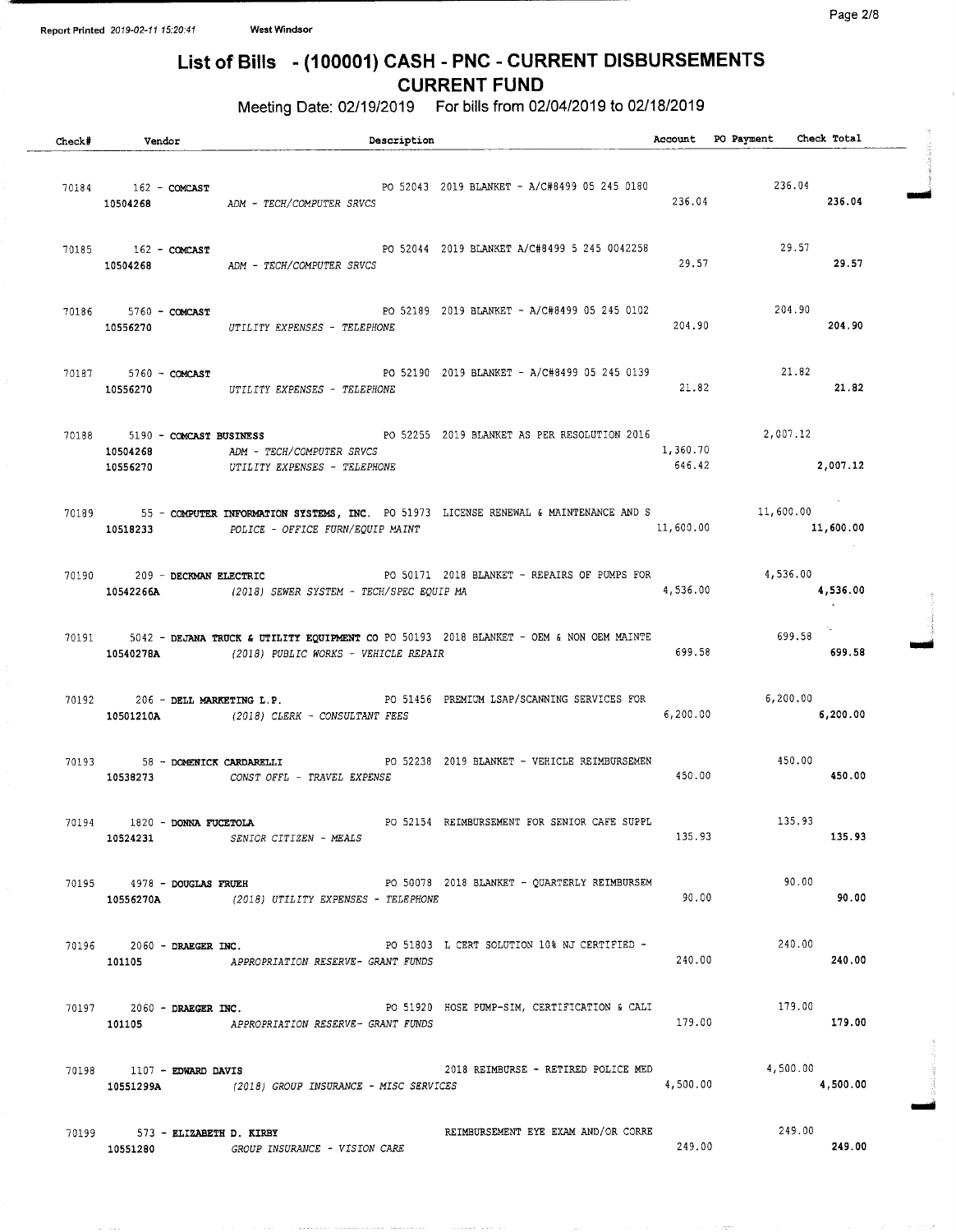Meeting Date: 02/19/2019 For bills from 02/04/2019 to 02/18/2019

|       | $Check$ # Vendor                                     |                                                                                      | Description |                                                                                             |                 | Account PO Payment Check Total |          |
|-------|------------------------------------------------------|--------------------------------------------------------------------------------------|-------------|---------------------------------------------------------------------------------------------|-----------------|--------------------------------|----------|
| 70200 | 386 - EUGENE SWANHART                                | 10551299A (2018) GROUP INSURANCE - MISC SERVICES                                     |             | 2018 REIMBURSE - RETIRED POLICE MED                                                         | 1,608.00        | 1,608.00<br>1,608,00           |          |
|       | 70201 1868 - FRANCESCO LATORRE                       | 10556270A (2018) UTILITY EXPENSES - TELEPHONE                                        |             | PO 50592 2018 BLANKET - QUARTERLY REIMBURSEM                                                | 270.00          | 270.00<br>270.00               |          |
|       |                                                      | 10530273 ENGINEERING - TRAVEL EXPENSE                                                |             | 70202 2774 - FRANCIS GUZIK COM CONTROL 2019 BLANKET - MILEAGE REIMBURSEMEN                  | 225.00          | 225.00<br>225.00               |          |
|       |                                                      | 10551299A (2018) GROUP INSURANCE - MISC SERVICES                                     |             | 70203 622 - FRANCIS J. COYLE JR. 2018 REIMBURSE - RETIRED POLICE MED                        | 1,608.00        | 1,608.00                       | 1,608.00 |
|       |                                                      | 10556270A $(2018)$ UTILITY EXPENSES - TELEPHONE                                      |             | 70204 2535 - FRANK SABATINO 6 2010 10 2018 BLANKET - QUARTERLY REIMBURSEM                   | 360.00          | 360.00<br>360.00               |          |
|       | 70205 1574 - GARY WATLINGTON                         | 10551299A (2018) GROUP INSURANCE - MISC SERVICES                                     |             | 2018 REIMBURSE - RETIRED POLICE MED                                                         | 2,250.00        | 2,250.00                       | 2,250.00 |
|       | 10501214 CLERK - DUES                                | 70206 606 - GAY M. HUBER                                                             |             | PO 52224 REIMBURSEMENT OF IIMC FULL MEMBERSH                                                | 210.00          | 210,00<br>210.00               |          |
|       |                                                      | 10521357 BOARD OF HEALTH - UNIFORMS                                                  |             | 70207 5596 - GEETANJALI JAIN 67 2025 REIMBURSEMENT FOR EMBROIDERY ON NUR                    | 50.00           | 50.00                          | 50.00    |
|       | 10506214 FIN ADM - DUES                              | 70208 1821 - GFOA OF NJ                                                              |             | PO 52156 2019 GFOA - NEW JERSEY MEMBERSHIP<br>180.00                                        |                 | 180.00                         | 180.00   |
|       | 70209 500 - GREGORY ELDRIDGE                         | 10551299A (2018) GROUP INSURANCE - MISC SERVICES                                     |             | 2018 REIMBURSE - RETIRED POLICE MED                                                         | 3,216.00        | 3,216.00<br>3,216.00           |          |
|       |                                                      | 10521248A (2018) BOARD OF HEALTH - PUBLIC HEALTH S                                   |             | 70210 1645 - HAMILTON TWP. DIV. OF HEALTH PO 49886 2018 BLANKET - PER RESOLUTION #2018      | 50.00           | 50.00                          | 50.00    |
|       | 10650214                                             | <i>COURT - DUES</i>                                                                  |             | 70211 4667 - HON R. DOUGLAS HOFFMAN, TREASURER PO 52141 MERCER COUNTY JUDGES ASSOCIATION AN | 200.00          | 200.00                         | 200.00   |
|       | 70212 136 - HORIZON BLUE CROSS                       | 10551299 GROUP INSURANCE - MISC SERVICES                                             |             | PO 51938 2019 BLANKET - GROUP # 85-86-89289                                                 | 22,837.74       | 22,837.74<br>22,837.74         |          |
|       | $70213$ $73 - \text{ICMA}$<br>10504214 ADM - DUES    |                                                                                      |             | PO 51948 MEMBERSHIP RENEWAL FOR MARLENA SCHM                                                | 1,133.12        | 1,133.12                       | 1,133.12 |
|       |                                                      | 10514238 EMERGENCY SERVICES - PHYSICALS/MEDICAL                                      |             | 70214 5706 - INSTITUTE FOR FORENSIC PSYCHOLOGY PO 52003 FIREFIGHTER PSYCHIATRIC EVAULUATION | 475.00          | 475.00                         | 475.00   |
|       | $70215$ 1166 - JAMES YATES<br>10514272A<br>10514278A | (2018) EMERGENCY SERVICES - TRAINING/EDU<br>(2018) EMERGENCY SERVICES - VEHICLE REPA |             | PO 52071 REIMBURSEMENT FOR COURSES, DINNER/M                                                | 272.00<br>60.00 | 332.00                         | 332.00   |
|       | 70216 5749 - JAREK RADZIMIERSKI                      |                                                                                      |             | PO 52052 2019 BLANKET - INTERNATIONAL BALLRO                                                |                 | 320.00                         |          |

**Section** 

a na s

 $\sim$   $\sim$   $\sim$   $\sim$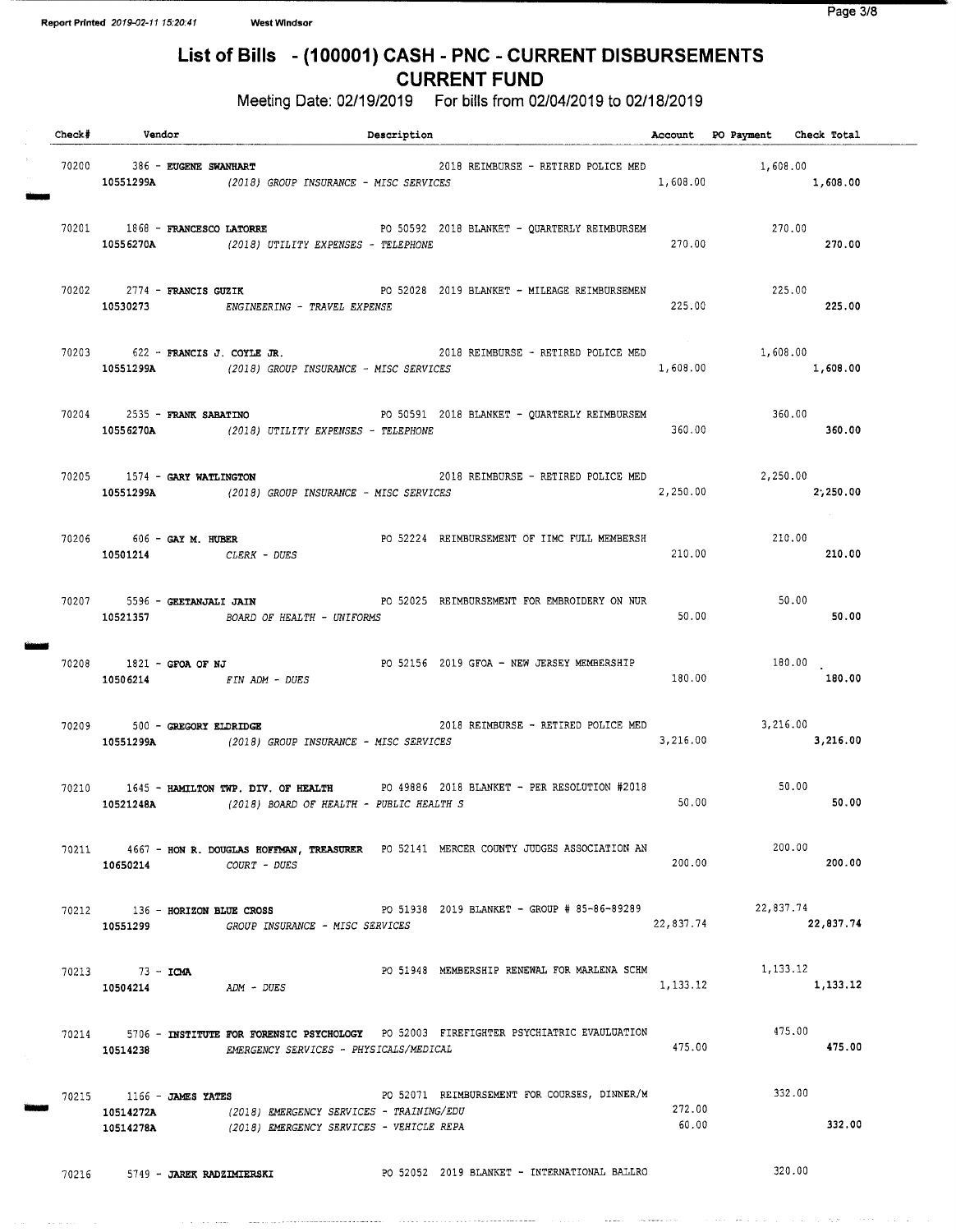Meeting Date: 02/19/2019 For bills from 02/04/2019 to 02/18/2019

| Check# Vendor                             | Description                                                                                                                                               |          | Account PO Payment Check Total |                      |
|-------------------------------------------|-----------------------------------------------------------------------------------------------------------------------------------------------------------|----------|--------------------------------|----------------------|
|                                           | 10524210 SENIOR CITIZEN - CONSULTANT FEES                                                                                                                 | 320.00   |                                | 320.00               |
| 10553327                                  | 70217 3401 - JEFCO EQUIPMENT SUPPLIES PO 52026 DOGGIE WASTE BAGS FOR DOG PARK AT C<br>BLDG & GROUNDS -JANITORIAL/BLDG SUPPLIES                            | 548.00   | 548.00                         | $\sim 100$<br>548.00 |
| 10556215                                  | 70218 731 - JERSEY CENTRAL POWER & LIGHT PO 52022 2019 BLANKET - ELECTRIC/GAS & STREE<br>UTILITY EXPENSES - ELECTRIC/NATURAL GAS                          | 631.09   | 631.09                         | 631.09               |
|                                           | 70219 352 - JILL M. SWANSON 88 PO 50091 2018 BLANKET - QUARTERLY REIMBURSEM<br>10556270A (2018) UTILITY EXPENSES - TELEPHONE                              | 90.00    | 90.00                          | 90.00                |
| 70220 774 - JOHN HENCKEN                  | 2018 REIMBURSE - RETIRED POLICE MED<br>10551299A (2018) GROUP INSURANCE - MISC SERVICES                                                                   | 3,108.00 | 3,108.00<br>3,108.00           |                      |
|                                           | 70221 1266 - JOSEPH GRIBBINS 60010 PO 50077 2018 BLANKET - QUARTERLY REIMBURSEM<br>10556270A (2018) UTILITY EXPENSES - TELEPHONE                          | 180.00   | 180.00                         | 180.00               |
|                                           | 10556270A (2018) UTILITY EXPENSES - TELEPHONE                                                                                                             | 180.00   | 180.00                         | 180.00               |
| 70223 1055 - KAY T. REED                  | REIMBURSEMENT EYE EXAM AND/OR CORRE<br>10551280 GROUP INSURANCE - VISION CARE                                                                             | 372.00   | 372.00                         | 372.00               |
|                                           | 70224 3477 - KELLY KENNY <b>EXAMPLE 1998</b> PO 52060 2019 BLANKET - YOGA INSTRUCTION SES<br>10524210 SENIOR CITIZEN - CONSULTANT FEES                    | 180.00   | 180.00                         | 180.00               |
|                                           | 70225 3477 - KELLY KENNY TARRES 1998 COMPOSITY OF REAL POST AND POSSIBLE 2019 BLANKET - STRENGTH TRAINING CL<br>10524210 SENIOR CITIZEN - CONSULTANT FEES | 180.00   | 180.00                         | 180.00               |
| 70226 3477 - KELLY KENNY                  | PO 52062 2019 BLANKET - BODY, FORM & FITNESS<br>10524210 SENIOR CITIZEN - CONSULTANT FEES                                                                 | 400.00   | 400.00                         | 400.00               |
| $70227$ 4401 - KOVAL ELECTRIC<br>10553297 | PO 51957 1/9/19 REPAIRS MADE @ WW ARTS CENTE<br>BLDG & GROUNDS - ART CENTER                                                                               | 540.00   | 540.00                         | 540.00               |
| 70228 3461 - LISA MURPHY                  | PO 52055 2019 BLANKET - CHAIR EXERCISE CLASS<br>10524210 SENIOR CITIZEN - CONSULTANT FEES                                                                 | 360.00   | 360.00                         | 360.00               |
| 70229 3461 - LISA MURPHY                  | PO 52056 2019 BLANKET - STRENGTH TRAINING CL<br>10524210 SENIOR CITIZEN - CONSULTANT FEES                                                                 | 360.00   | 360.00                         | 360.00               |
| 70230 3461 - LISA MURPHY                  | PO 52057 2019 BLANKET - CHAIR, STRETCH & TON<br>10524210 SENIOR CITIZEN - CONSULTANT FEES                                                                 | 300.00   | 300.00                         | 300.00               |
| $70231$ $911 - LOWES$                     | PO 51856 SUPPLIES - PER 12/19/18 ESTIMATE<br>10538404A (2018) CONST OFFL - MINOR EQUIPMENT & TO                                                           | 134.63   | 134.63                         | 134.63               |
| 10524210                                  | 70232 57 - MARGARET D'AGOSTINO 60 PO 52054 2019 BLANKET - SENIOR CAFE SESSIONS<br>SENIOR CITIZEN - CONSULTANT FEES                                        | 450.00   | 450.00                         | 450.00               |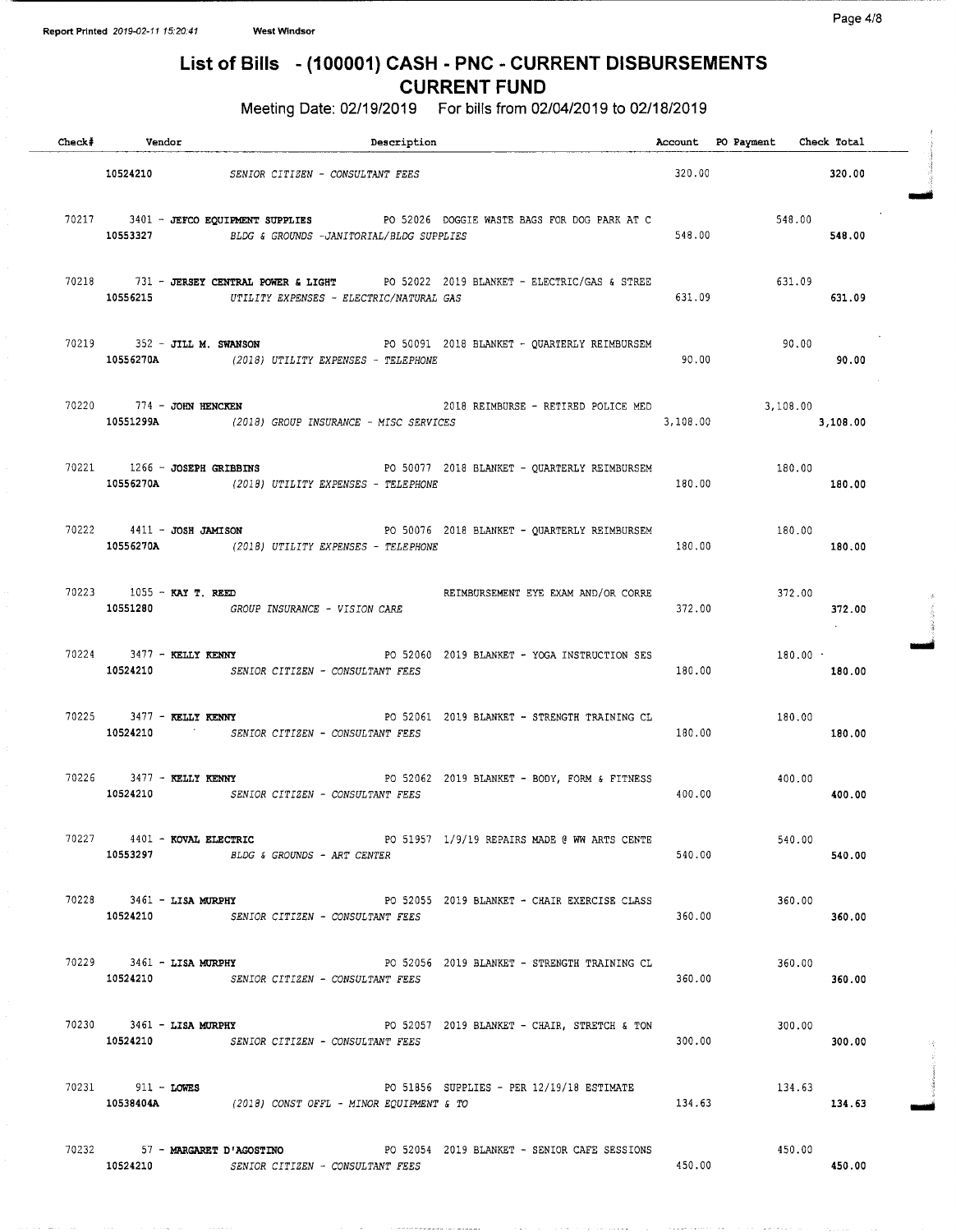## List of Bills - ( 100001) CASH - PNC - CURRENT DISBURSEMENTS CURRENT FUND

Meeting Date: 02/19/2019 For bills from 02/04/2019 to 02/18/2019

| Check# | <b>Vendor</b>                   |                                                  | Description |                                                                                              |          | Account PO Payment Check Total |                |
|--------|---------------------------------|--------------------------------------------------|-------------|----------------------------------------------------------------------------------------------|----------|--------------------------------|----------------|
|        |                                 | 10524210 SENIOR CITIZEN - CONSULTANT FEES        |             | 70233 5595 - MARK SOUDERS COMPUTER TO S2053 2019 BLANKET - STRENGTH TRAINING CL              | 250.00   | 250.00<br>250.00               |                |
|        |                                 | 10553204 BLDG & GROUNDS - BLDG REPAIR & MAINT    |             | 70234 3503 - MCMULLEN'S PLUMBING & DRAIN PO 52151 1/29/19 SERVICE CALL - MEN'S SHOWER        | 100.00   | 100.00<br>100.00               |                |
|        | 70235 3238 - MELISSA V. NAGY    | 10551280A (2018) GROUP INSURANCE - VISION CARE   |             | 2018 REIMBURSEMENT EYE EXAM AND/OR                                                           | 450.00   | 450.00<br>450.00               |                |
|        | $10518214$ $POLICE - DUES$      |                                                  |             | 70236 504 - MERCER COUNTY CHIEF'S ASSOCIATION PO 51996 2019 ANNUAL MEMBERSHIP DUES - CHIEF   | 275.00   | 275.00<br>275.00               |                |
|        | 70237 126 - MICHAEL DANSBURY    | 10551299A (2018) GROUP INSURANCE - MISC SERVICES |             | 2018 REIMBURSE - RETIRED POLICE MED                                                          | 2,250.00 | $2,250.00$ .                   | 2,250.00       |
|        | 70238 520 - MILL ROOFING        | 10553204 BLDG & GROUNDS - BLDG REPAIR & MAINT    |             | PO 52153 ROOFING REPAIRS TO LITTLE LEAGUE BA                                                 | 525.00   | 525.00<br>525.00               |                |
|        |                                 | 10524210 SENIOR CITIZEN - CONSULTANT FEES        |             | 70239 4361 - MIM-MULTISPORT, INC. 69 92051 2019 BLANKET - SENIOR CORE BALANCE                | 350.00   | 350.00                         | 350.00         |
|        | 70240 5338 - MIREILLE DELMAN    | 10524210 SENIOR CITIZEN - CONSULTANT FEES        |             | PO 52050 2019 BLANKET - YOGA CLASSES                                                         | 50.00    | 50.00                          | 50.00          |
|        |                                 | 10524210 SENIOR CITIZEN - CONSULTANT FEES        |             | 70241 5139 - NELIDA GARCIA <b>Example 2018</b> PO 52010 JOYFUL ART INSTRUCTION CLASSES - 1/  | 120.00   | 120.00<br>120.00               |                |
|        |                                 | 10556281 UTILITY EXPENSES - WATER                |             | 70242 1801 - NEW JERSEY AMERICAN WATER PO 52261 2019 BLANKET - WATER SUPPLIED- MAIN 1,568.15 | 1,568.15 | 1,568.15                       |                |
|        | 70243 1223 - NEXGEN PRESS CORP. | 10538241A (2018) CONST OFFL - PRINTING           |             | PO 51858 OFFICE SUPPLIES - PER 11/7 & 12/12 1.246.50                                         |          | 1,246.50 1,246.50              |                |
|        |                                 | 10505209 MAYOR - CONF. & SEMINARS                |             | 70244 90 - NJ CONFERENCE OF MAYORS PO 51954 NJCM 2019 WINTER SUMMIT FOR MAYOR H              | 70.00    |                                | 70.00<br>70.00 |
|        |                                 | 10505209 MAYOR - CONF. & SEMINARS                |             | 70245 90 - NJ CONFERENCE OF MAYORS PO 51955 REGISTRATION - HEMANT MARATHE, 56TH              | 420.00   | 420.00                         | 420.00         |
|        |                                 | 10521209 BOARD OF HEALTH - CONF. & SEMINARS      |             | 70246 3999 - NJ ENVIRONMENTAL HEALTH ASSOC PO 51981 REGISTRATION - 2019 NJEHA ANNUAL CO      | 285.00   | 285.00                         | 285.00         |
|        |                                 | 10521214 BOARD OF HEALTH - DUES                  |             | 70247 5835 - NJ REGISTRARS' ASSOCIATION PO 51978 2019 MEMBERSHIP RENEWAL - J. WARD,          | 75.00    | 75.00                          | 75.00          |
|        | 10530214 ENGINEERING - DUES     |                                                  |             | 70248 771 - NJ SOCIETI OF MUNICIPAL ENGINEERS PO 52072 2019 ANNUAL MEMBERSHIP DUES - FRANC   | 150.00   | 150.00                         | 150.00         |
|        | 70249 1020 - NJWEA              |                                                  |             | PO 51980 REG - NJWEA MINI WORKSHOP 1/30/19                                                   |          | 54.00                          |                |

. The second contract dependence of the  $\mathcal{L}_\text{c}$  and  $\mathcal{L}_\text{c}$  and  $\mathcal{L}_\text{c}$ 

 $\begin{minipage}{0.9\linewidth} \begin{minipage}{0.9\linewidth} \begin{minipage}{0.9\linewidth} \begin{minipage}{0.9\linewidth} \end{minipage} \begin{minipage}{0.9\linewidth} \begin{minipage}{0.9\linewidth} \end{minipage} \begin{minipage}{0.9\linewidth} \end{minipage} \begin{minipage}{0.9\linewidth} \begin{minipage}{0.9\linewidth} \end{minipage} \begin{minipage}{0.9\linewidth} \end{minipage} \begin{minipage}{0.9\linewidth} \end{minipage} \begin{minipage}{0.9\linewidth} \end{minipage} \begin{minipage}{0.9\linewidth} \end$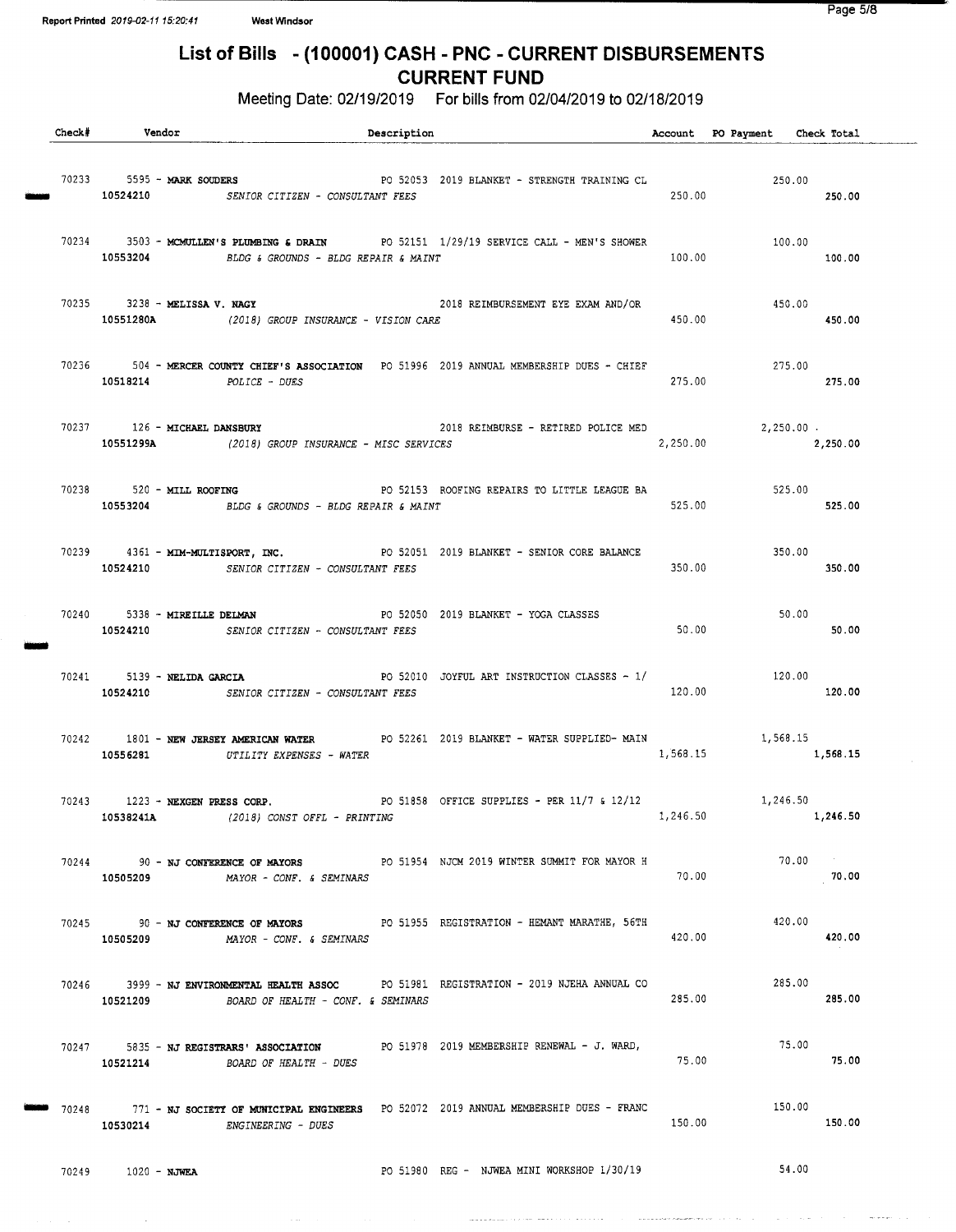Meeting Date: 02/19/2019 For bills from 02/04/2019 to 02/18/2019

| Check# Vendor                               | Description                                                                                                                                                             |                        | Account PO Payment Check Total |  |
|---------------------------------------------|-------------------------------------------------------------------------------------------------------------------------------------------------------------------------|------------------------|--------------------------------|--|
|                                             | 10542272 SEWER SYSTEM - TRAINING/EDUCATIONAL                                                                                                                            |                        | 54.00<br>54.00                 |  |
|                                             | 70250 5826 - ONE SOURCE OF NEW JERSEY, LLC PO 51994 SHOP SUPPLIES - PER QUOTE #2466 DAT<br>10540354 PUBLIC WORKS - TECH/SPECIAL SUPP.                                   | 434.65                 | $434.65$<br>$434.65$           |  |
|                                             | 70251 286 - PACKET MEDIA LLC 2009 2018 BLANKET - LEGAL ADS FOR CLERK<br>10501202A (2018) CLERK - ADVERTISING LEGAL                                                      | 22.05                  | 22.05<br>22.05                 |  |
|                                             | 70252 286 - PACKET MEDIA LLC 20120 2019 BLANKET - LEGAL ADS FOR CLERK<br>10501202 CLERK - ADVERTISING LEGAL                                                             | 202.65                 | 202.65<br>202.65               |  |
|                                             | 70253 5369 - PENGUIN MANAGEMENT, INC. PO 51972 ANNUAL SUBSCRIPTION FOR EDISPATCH R<br>10512561 SUPP FIRE SERVICES PROGRAM - WW VOL FIRE                                 | 2,148.00               | 2,148.00<br>2,148.00           |  |
|                                             | 70254 293 - PRINCETON AIR CONDITIONING PO 51931 2019 BLANKET - PER RESOLUTION # 201 4,042.00<br>10553218 BLDG & GROUNDS - HVAC REPAIR/MAINTENANCE                       |                        | 4,042.00 4,042.00              |  |
|                                             | 70255 1262 - PRINCETON SUPPLY CORP. PO 52034 2019 BLANKET - JANITORIAL SUPPLIES 1,122.92<br>10553327 BLDG & GROUNDS -JANITORIAL/BLDG SUPPLIES                           | 1,122.92               | 1,122.92                       |  |
|                                             | 70256 379 - PUBLIC SERVICE ELECTRIC & GAS PO 50277 2018 BLANKET - ELECTRIC/GAS & STREE 31,100.06<br>10556277A (2018) UTILITY EXPENSES - STREET LIGHTIN                  | 31,100.06              | 31,100.06                      |  |
| 10556215<br>10556277                        | 70257 379 - PUBLIC SERVICE ELECTRIC & GAS PO 52021 2019 BLANKET - ELECTRIC/GAS & STREE<br>UTILITY EXPENSES - ELECTRIC/NATURAL GAS<br>UTILITY EXPENSES - STREET LIGHTING | 34,562.50<br>34,790.09 | 69, 352.59<br>69,352.59        |  |
|                                             | 70258 1614 - PVP COMMUNICATIONS INC. PO 51921 FREEDOM SPEAKER MIC - PER QUOTATION<br>10518208A (2018) POLICE - COMMUNICATION EQUIP MAIN                                 |                        | 828.00<br>828.00 828.00        |  |
| 70259 5061 - QUENCH USA, INC.               | PO 52033 2019 BLANKET - MONTHLY COOLER (13)<br>10553354 BLDG & GROUNDS - TECH/SPECIAL SUPP.                                                                             | 390.00                 | 390.00<br>390.00               |  |
| 70260 1765 - RALPH CARNEVALE                | 2018 REIMBURSE - RETIRED POLICE MED<br>10551299A (2018) GROUP INSURANCE - MISC SERVICES                                                                                 | 1,768.80               | 1,768.80<br>1.768.80           |  |
| 70261 2317 - RANDOLPH BANNERMAN<br>10538226 | PO 52145 REIMBURSEMENT OF 2019 LICENSE RENEW<br>CONST OFFL - LICENSE/CERTIFICATIONS                                                                                     | 91.00                  | 91.00<br>91.00                 |  |
| 70262 2526 - RIGGINS INC.<br>10557307       | PO 52046 2019 BLANKET - DELIVERY OF DIESEL &<br>GASOLINE - DIESEL FUEL<br>10557315 GASOLINE - UNLEADED                                                                  | 3,336.88<br>3,626.68   | 6,963.56<br>6,963.56           |  |
|                                             | 70263 2931 - ROBERT H. SCHMITT JR. 2008 2019 BLANKET - CREATIVE WRITING CLA<br>10524210 SENIOR CITIZEN - CONSULTANT FEES                                                | 225.00                 | 225.00<br>225.00               |  |
|                                             | 70264 2931 - ROBERT H. SCHMITT JR. 2019 2019 BLANKET - ADVENTURES IN LITERA<br>10524210 SENIOR CITIZEN - CONSULTANT FEES                                                | 225.00                 | 225.00<br>225.00               |  |

5791 - ROBERT H. YOSTEMBSKI, ESQ. PO 52139 SUBSTITUTE MUNICIPAL PROSECUTOR - A 849. <sup>00</sup>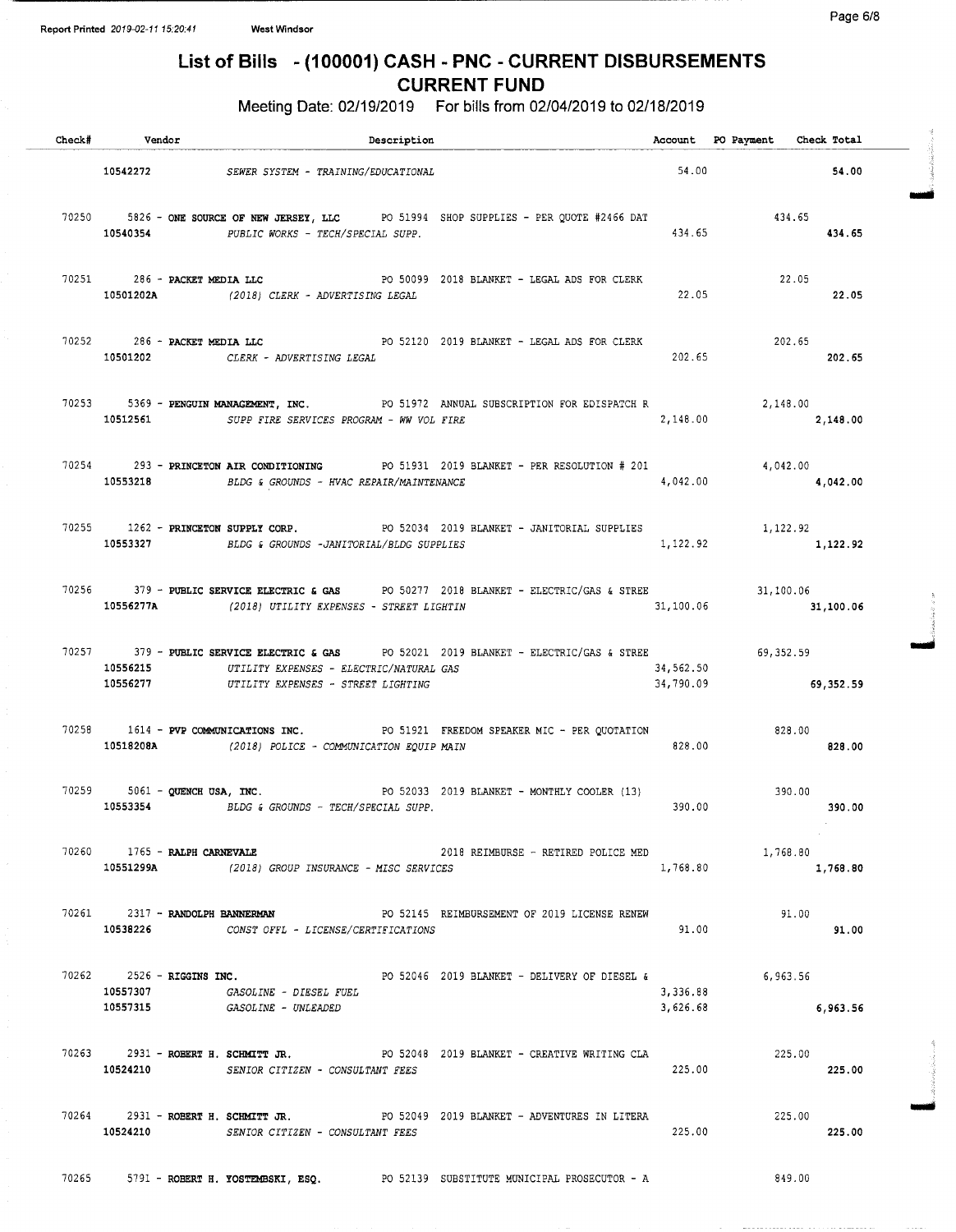Meeting Date: 02/19/2019 For bills from 02/04/2019 to 02/18/2019

|  | Check# Vendor                            | Description                                                                                                                             |          | Account PO Payment Check Total |          |
|--|------------------------------------------|-----------------------------------------------------------------------------------------------------------------------------------------|----------|--------------------------------|----------|
|  |                                          | 10547210A $(2018)$ MUNICIPAL PROSECUTOR - CONSULTANT                                                                                    |          | 849.00                         | 849.00   |
|  |                                          | 70266 5791 - ROBERT H. YOSTEMBSKI, ESQ. PO 52140 SUBSTITUTE MUNICIPAL PROSECUTOR - A<br>10547210 MUNICIPAL PROSECUTOR - CONSULTANT FEES | 1,132.00 | 1,132.00<br>1,132.00           |          |
|  |                                          | 70267 443 - RON KISSEL COM CONSTRUCTED BLANKET - MILEAGE REIMBURSEMEN<br>10538273 CONST OFFL - TRAVEL EXPENSE                           | 450.00   | 450.00                         | 450.00   |
|  |                                          | 70268 1667 - RUSS JOHNSON<br>PO 52047 2019 BLANKET - ART WATERCOLOR CLASS<br>10524210 SENIOR CITIZEN - CONSULTANT FEES                  | 400.00   | 400.00<br>400.00               |          |
|  |                                          | 70269 4156 - RUTGERS, THE STATE UNIVERSITY OF NJ PO 52073 REG - YINGCHAO ZHANG, POWERS & DUTI<br>10503209 COUNCIL - CONF. & SEMINARS    | 200.00   | 200.00<br>200.00               |          |
|  |                                          | 70270 5825 - SCOTT COOK 6 2018 - REIMBURSEMENT FOR CELL PHONE<br>10556270A (2018) UTILITY EXPENSES - TELEPHONE                          | 270.00   | 270.00                         | 270.00   |
|  |                                          | 70271 518 - SHANNON POPE<br>PO 50069 2018 BLANKET - QUARTERLY REIMBURSEM<br>10556270A (2018) UTILITY EXPENSES - TELEPHONE               | 90.00    | 90.00                          | 90.00    |
|  | 70272 452 - SHARON BLACK                 | REIMBURSEMENT EYE EXAM AND/OR CORRE<br>10551280 GROUP INSURANCE - VISION CARE                                                           | 450.00   | 450.00<br>450.00               |          |
|  |                                          | 70273 752 - STORR TRACTOR CO. 20 20 51831 REPAIRS TO P-64 - PER QUOTE #135977<br>10542266A (2018) SEWER SYSTEM - TECH/SPEC EQUIP MA     | 3,864.91 | 3,864.91                       | 3,864.91 |
|  |                                          | 70274 5821 - STREET COP TRAINING PO 51919 CLASS SEMINAR FOR ALFONSO ROBLES ON<br>10518272A (2018) POLICE - TRAINING/EDUCATIONAL         | 149.00   | 149.00                         | 149.00   |
|  |                                          | 70275 1632 - SYLVIA SUN CONSERVER PO 52045 2019 BLANKET - CHINESE HOUR SESSION<br>10524210 SENIOR CITIZEN - CONSULTANT FEES             |          | 240.00<br>240.00               | 240.00   |
|  | 70276 2581 - TERESA VERBEYST<br>10524210 | PO 52063 2019 BLANKET - YOGA CLASSES<br>SENIOR CITIZEN - CONSULTANT FEES                                                                | 800.00   | 800.00                         | 800.00   |
|  | 70277 5549 - TERRI JANY                  | PO 50755 2018 BLANKET - PLANNING BOARD RECOR<br>10534250A (2018) PLANNING BOARD - RECORDING SECRET                                      | 300.00   | 300.00                         | 300.00   |
|  | 10504305A                                | 70278 2394 - THE TIMES OF TRENTON PO 51891 SUBSCRIPTION RENEWAL 52WKS THROUGH<br>(2018) ADM - BOOKS, MAGAZINES                          | 325.00   | 325.00                         | 325.00   |
|  | 70279 1056 - THOMAS MOODY                | REIMBURSEMENT EYE EXAM AND/OR CORRE<br>10551280 GROUP INSURANCE - VISION CARE                                                           | 282.56   | 282.56                         | 282.56   |
|  | 70280 848 - THOMAS POLINO                | PO 52236 2019 BLANKET - VEHICLE REIMBURSEMEN<br>10538273 CONST OFFL - TRAVEL EXPENSE                                                    | 450.00   | 450.00                         | 450.00   |
|  |                                          | 70281 5560 - TOM MOFFAT <b>1200 1200 1200 FOR STATE POSSESS</b> REIMBURSEMENT OF 2019 LICENSE RENEW                                     | 91.00    | 91.00                          | 91.00    |

 $\Delta \sim 10^{12}$  and  $\Delta \sim 10^{12}$  and  $\Delta \sim 10^{12}$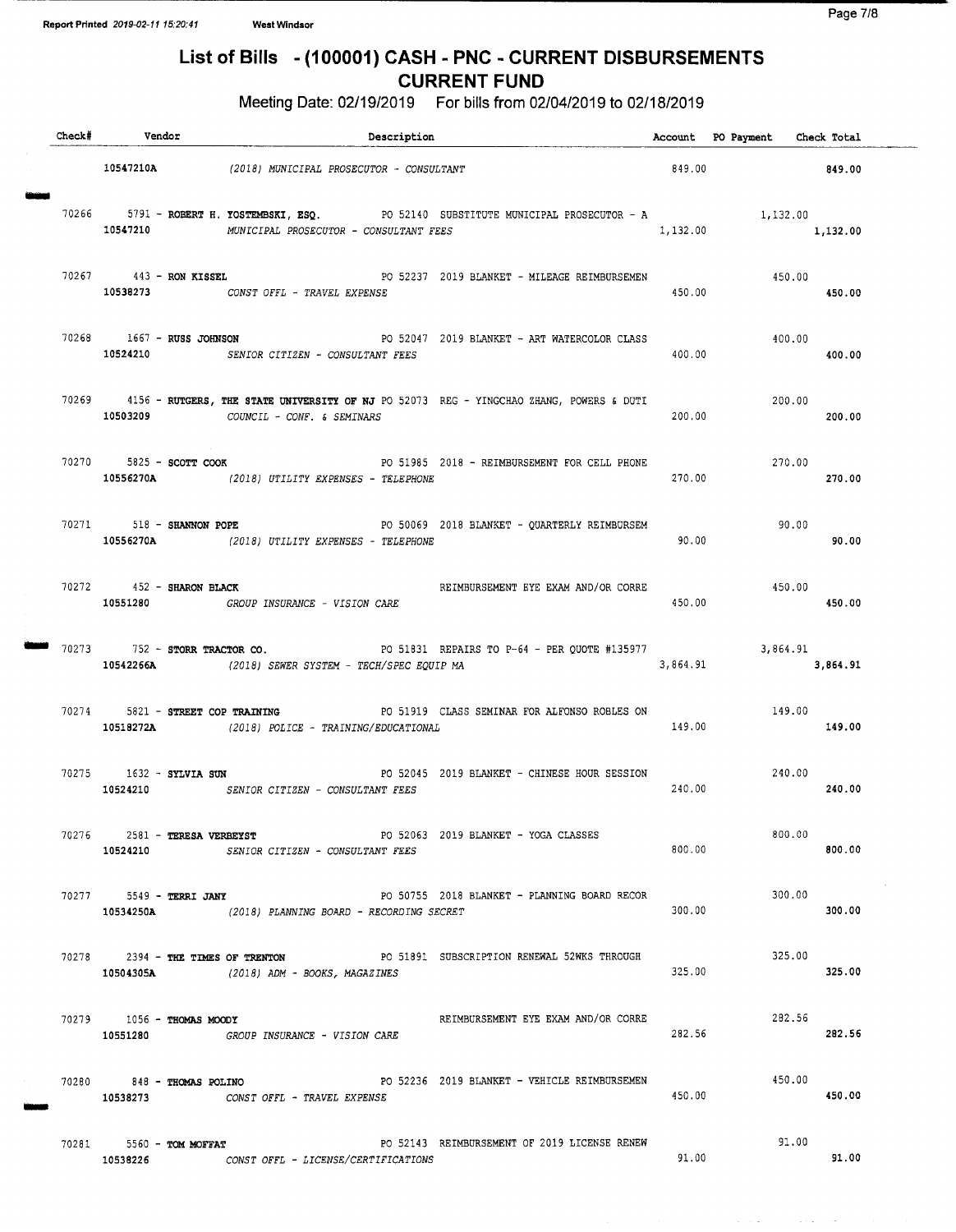Meeting Date: 02/19/2019 For bills from 02/04/2019 to 02/18/2019

| Check# | Vendor                                      |                                                                                                      | Description |                                                                                          |          | Account PO Payment Check Total |               |
|--------|---------------------------------------------|------------------------------------------------------------------------------------------------------|-------------|------------------------------------------------------------------------------------------|----------|--------------------------------|---------------|
|        |                                             | 10518233 POLICE - OFFICE FURN/EOUIP MAINT                                                            |             | 70282 3851 - TRANSUNION RISK & ALTERNATIVE PO 52147 ANNUAL ONLINE INVESTIGATIVE SERVICE  | 1,620.00 | 1,620.00<br>1,620.00           |               |
|        |                                             | 10553251 BLDG & GROUNDS - SERVICE/MAINT CONTRACTS                                                    |             | 70283 3296 - VECTOR SECURITY THE RESERVE PO 52023 2019 BLANKET - SECURITY CAMERAS        |          | 29.95<br>29.95 29.95           |               |
|        |                                             | 10553251 BLDG & GROUNDS - SERVICE/MAINT CONTRACTS                                                    |             | 70284 3296 - VECTOR SECURITY THE RESOLUTION OF SALES 2019 BLANKET - FIRE/SECURITY MONITO | 625.00   | 625.00                         | 625.00        |
|        |                                             | 10556270 UTILITY EXPENSES - TELEPHONE                                                                |             | 70285 381 - VERIZON 6 62024 2019 BLANKET- VARIOUS ACCOUNTS / TE                          | 675.15   | 675.15                         | 675.15        |
|        | $70286$ 1619 - VERIZON WIRELESS<br>10556270 | UTILITY EXPENSES - TELEPHONE                                                                         |             | PO 52188 2019 BLANKET - A/C#420131698-00001                                              | 867.22   | 867.22                         | 867.22        |
|        |                                             | 10556270 UTILITY EXPENSES - TELEPHONE                                                                |             | 70287 1925 - VERIZON WIRELESS 6 2019 BLANKET - ACCOUNT # 222235434-                      | 633.36   | 633.36                         | 633.36        |
|        |                                             | 10538354A (2018) CONST OFFL - TECH/SPECIAL SUPP.                                                     |             | 70288 2495 - W. B. MASON COMPANY INC. PO 51857 OFFICE SUPPLIES - PER 12/12 EMAIL Q       | 172.17   | 172.17                         | 172.17        |
|        |                                             | 10524231 SENIOR CITIZEN - MEALS                                                                      |             | 70289 5614 - WEGMANS FOOD MARKETS INC. 20052058 2019 BLANKET - SENIOR CAFE SUPPLIES      | 304.59   | 304.59                         | 304.59        |
|        |                                             | 70290 2962 - WEST WINDSOR TOWNSHIP 60 52284 LIEN REDEMPTION CHECKS<br>10510241 COLLECTION - PRINTING |             |                                                                                          | 71.97    | 71.97                          | 71.97         |
|        |                                             | 10553251 BLDG & GROUNDS - SERVICE/MAINT CONTRACTS                                                    |             | 70291 1268 - WESTERN PEST SERVICES PO 52037 2019 BLANKET - BI MONTHLY PEST CONT          | 288.50   | 288.50                         | 288.50        |
|        |                                             |                                                                                                      |             |                                                                                          |          |                                | ------------- |

 $_{\rm 241, 283. 46}$ 

Total to be paid from Fund <sup>10</sup> CURRENT FUND 241, 283. <sup>46</sup>

241, 283. 46

 $\frac{1}{2}$  . The set of  $\frac{1}{2}$ 

Page 8/8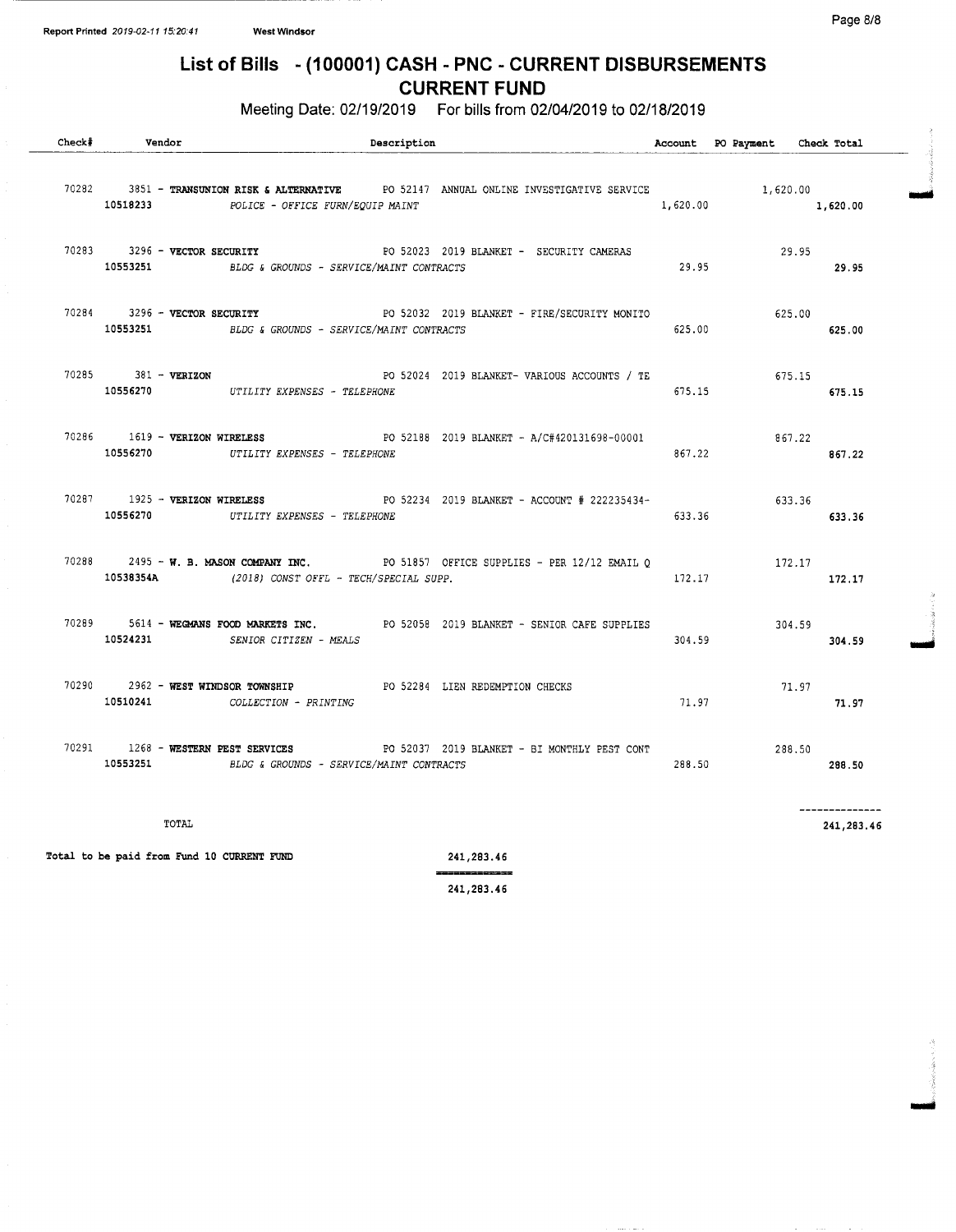## List of Bills - (400001) CASH - PNC BANK CAPITAL FUND

Meeting Date: 02/19/2019 For bills from 02/04/2019 to 02/18/2019

| Check# | Vendor                                     |                                                                    | Description                                                                                    |                    | Account PO Payment Check Total |                             |
|--------|--------------------------------------------|--------------------------------------------------------------------|------------------------------------------------------------------------------------------------|--------------------|--------------------------------|-----------------------------|
|        |                                            | 405201412003 PRESERVE OPEN SPACE DEVELOPMENT                       | 12225 5805 - BOYER NURSERIES & ORCHARDS, INC. PO 51837 16 ORCHARD TREES FOR OPEN SPACE/COM     | 488.79             | 488.79                         | 488.79                      |
|        |                                            | 405201721016 EMERGENCY SERVICES - ACQ. OF EQUIPMENT                | 12226 1633 - ESI EQUIPMENT INC. PO 51907 REPLACE BROKEN O CUTTER BLADES - PE                   | 2,067.70           |                                | 2,067.70<br>2,067.70        |
|        |                                            | 405201721019 FIRE/ES FACILITY GENERATOR/GENL IMPROV                | 12227 5487 - GENERATOR JOE, INC. 2010 52105 AS PER RESOLUTION 2019-R026 CO #1 A 36.96          | 4,036.96           |                                | 4,036.96                    |
|        |                                            | 405201721017 EMERGENCY SERVICES - ACQ. OF VEHICLES                 | 12228 2441 - LEE'S EMERGENCY EQUIPMENT INC. PO 51704 AS PER RESOLUTION 2018-R269 MANUFAC       | 85,828.00          | 85,828.00                      | 85,828.00                   |
|        |                                            | 405201412003 PRESERVE OPEN SPACE DEVELOPMENT                       | 12229 4660 - SITE ONE LANDSCAPE SUPPLY FO 51762 OPEN SPACE/VARIOUS PROPERTIES LANDS            | 804.04             | 804.04                         | 804.04                      |
|        | 401230                                     | RETAINAGE ON CONTRACTS<br>405201721010 TRAFFIC SAFETY IMPROVEMENTS | 12230 5147 - SUNSET CREATIONS INC. PO 50479 BLANKET AS PER RESOLUTION #2018-R08                | 737.00<br>5,020.00 |                                | 5,757.00<br>5,757.00        |
|        |                                            | 405201721010 TRAFFIC SAFETY IMPROVEMENTS                           | 12231 5147 - SUNSET CREATIONS INC. 2016 PO 50543 BLANKET AS PER RESOLUTION 2018-R091 17,081.40 |                    | 17,081.40 17,081.40            |                             |
|        |                                            | 405201721016 EMERGENCY SERVICES - ACQ. OF EQUIPMENT                | 12232 1933 - WITMER PUBLIC SAFETY GROUP PO 50836 AS PER RESOLUTION 2018-R129 PURCHAS           | 135,583.00         | 135,583.00                     | 135,583.00                  |
|        | $12233$ $4530 - WSP$ USA INC               | 405201721010 TRAFFIC SAFETY IMPROVEMENTS                           | PO 49136 BLANKET AS PER RESOLUTION 2017-R213                                                   | 3,743.37           |                                | 3,743.37<br>3,743.37        |
|        | TOTAL                                      |                                                                    |                                                                                                |                    |                                | -------------<br>255,390.26 |
|        | Total to be paid from Fund 40 CAPITAL FUND |                                                                    | 255,390.26                                                                                     |                    |                                |                             |

255, 390. 26

 $\mathcal{L}(\mathbf{z})$  , and  $\mathcal{L}(\mathbf{z})$  , and  $\mathcal{L}(\mathbf{z})$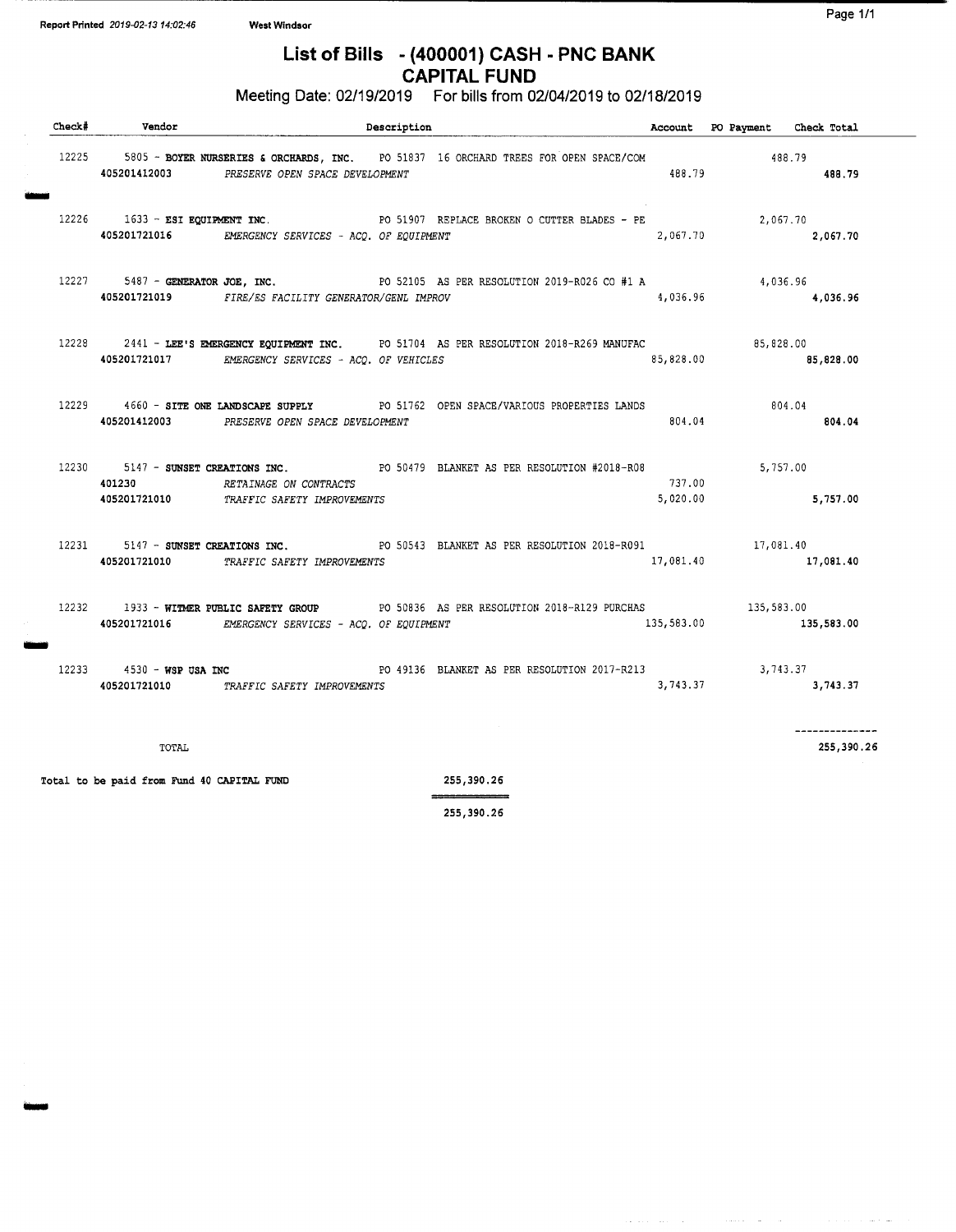## List of Bills - ( 120001) CASH - TRUST MM PNC TRUST OTHER

Meeting Date: 02/19/2019 For bills from 02/04/2019 to 02/18/2019

| Check#         | Vendor                                    | Description                                                                                                |                                                                                             |           | Account PO Payment Check Total |                                  |
|----------------|-------------------------------------------|------------------------------------------------------------------------------------------------------------|---------------------------------------------------------------------------------------------|-----------|--------------------------------|----------------------------------|
| 6750 750       |                                           | 121325 MERCER COUNTY RAPID RESPONSE                                                                        | 877 - ATLANTIC TACTICAL PO 51712 UTM GLOCK 17/22/23 BARREL CONVERSIO                        | 243.90    |                                | 243.90<br>243.90                 |
|                |                                           | 6751 4702 - BURGIS ASSOCIATES, INC. DEVELOPMENT PLAN REVIEW<br>121234 DEVELOPMENT PLAN REVIEW ESCROW -L122 |                                                                                             | 62.50     |                                | $\sim 10^{-1}$<br>62.50<br>62.50 |
|                |                                           | 121324 MT. LAUREL SPECIAL MASTERS                                                                          | 6752 662 - ELIZABETH C. MCKENZIE 662 - 13,812.50                                            | 13,812,50 |                                | 13,812.50                        |
|                | 121432                                    | UNIFORM FEE FIRE CODE FIREFIGHTERS -L160                                                                   | 6753 5810 - MOOSE SAFETY SUPPLY, INC. PO 51884 RESPONDER WIPES - PER ESTIMATE #300 2,330.99 | 2,330.99  |                                | 2,330.99                         |
|                | 121392 RECYCLING PROGRAM                  |                                                                                                            | 6754 1745 - RUTGERS, THE STATE UNIVERSITY PO 51974 REGISTRATION - LAURIE GABLE FOR PRE      | 60.00     |                                | 60.00<br>60.00                   |
|                |                                           | 121432 UNIFORM FEE FIRE CODE FIREFIGHTERS -L160                                                            | 6755 5820 - TARGET SOLUTIONS LEARNING, LLC PO 51910 ONLINE TRAINING & RECORD KEEPING PR     | 2,030.00  |                                | 2,030.00<br>2,030.00             |
|                | 121432                                    | UNIFORM FEE FIRE CODE FIREFIGHTERS -L160                                                                   | 6756 1933 - WITMER PUBLIC SAFETY GROUP PO 51775 ANNUAL CALIBRATION FOR POSI CHECK M         | 890.00    |                                | 890.00<br>890.00                 |
| $\sim 10^{-1}$ | TOTAL                                     |                                                                                                            |                                                                                             |           |                                | 19,429.89                        |
|                | Total to be paid from Fund 12 TRUST OTHER | 19,429.89                                                                                                  | and concentrated the continues and concentrate the continues of the con-                    |           |                                |                                  |

19, 429. 89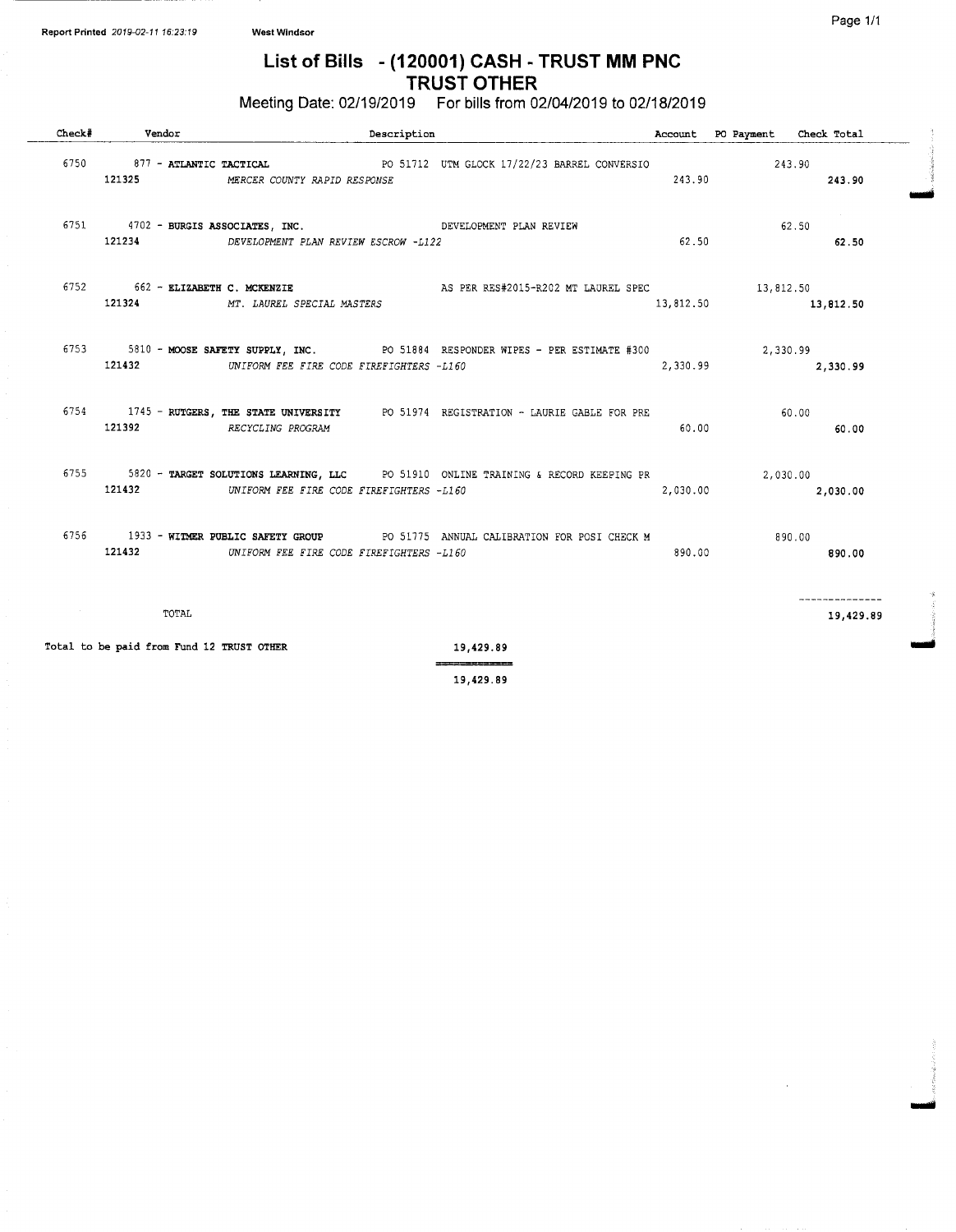## List of Bills - (120013) CASH - SENIOR CENTER PNC TRUST OTHER

Meeting Date: 02/19/2019 For bills from 02/04/2019 to 02/18/2019

| Check# | Vendor                                    |                              | Description                                                                 | Account PO Payment | Check Total                                                                          |
|--------|-------------------------------------------|------------------------------|-----------------------------------------------------------------------------|--------------------|--------------------------------------------------------------------------------------|
| 2889   | 3203 - ALEXANDER KOLTCHEV                 | 121402 SENIOR CITIZEN CENTER | PO 52064 2019 BLANKET - ACRYLIC ART CLASSES                                 | 300.00             | 300.00<br>300.00                                                                     |
| 2890   | 5830 - JOAN BHARUCHA<br>121402            | SENIOR CITIZEN CENTER        | PO 52069 REIMBURSEMENT FOR TAI CHI FOR ARTHR                                | 20.00              | 20.00<br>20.00                                                                       |
| 2891   | 121402                                    | SENIOR CITIZEN CENTER        | 5139 - NELIDA GARCIA 68 68 69 62068 2019 BLANKET - SPANISH LANGUAGE CLA     | 225.00             | 225.00<br>225.00                                                                     |
| 2892   |                                           | 121402 SENIOR CITIZEN CENTER | 2850 - THEODORE OTTEN JR. 2850 PO 52066 2019 BLANKET - MUSIC/OPERA APPRECIA | 350.00             | 350.00<br>350.00                                                                     |
|        | 2893 3340 - VIN IYER<br>121402            | SENIOR CITIZEN CENTER        | PO 52065 2019 BLANKET - ZUMBA DANCE CLASSES<br>$\sim 10^{-11}$              | 250.00             | 250.00<br>250.00                                                                     |
| 2894   | 5828 - ZAKIA AHMED                        | 121402 SENIOR CITIZEN CENTER | PO 52009 JOYFUL ART INSTRUCTION CLASSES - 1/                                | 300.00             | 300.00<br>300.00                                                                     |
|        | TOTAL                                     |                              |                                                                             |                    | the same state that there are now that they have been seen that the same<br>1,445.00 |
|        | Total to be paid from Fund 12 TRUST OTHER |                              | 1,445.00<br>____________                                                    |                    |                                                                                      |
|        |                                           |                              | 1,445.00                                                                    |                    |                                                                                      |

 $\mathcal{A}$  and  $\mathcal{A}$  is a set of  $\mathcal{A}$  . In the contract of  $\mathcal{A}$ 

 $\sim 10^{-1}$ 

 $\label{eq:1} \begin{aligned} \mathcal{L}_{\text{max}}(\mathbf{r},\mathbf{r},\mathbf{r}) & = \mathcal{L}_{\text{max}}(\mathbf{r},\mathbf{r}) \end{aligned}$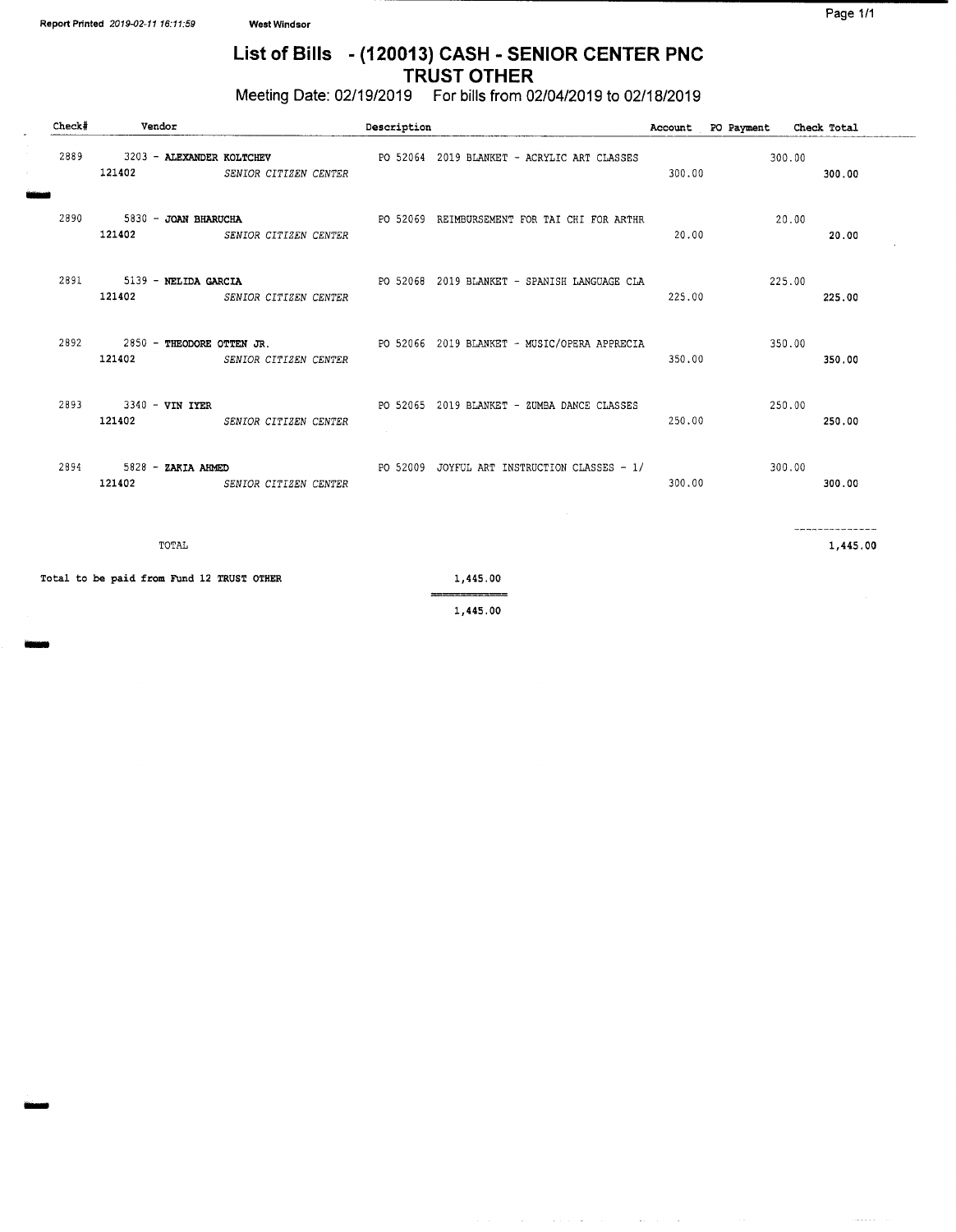## List of Bills - (260001) Cash-Pool Utility Operating POOL OPERATING FUND

Meeting Date: 02/19/2019 For bills from 02/04/2019 to 02/18/2019

| Check# | Vendor                             | Description                                                                   | PO Payment<br>Check Total<br>Account                                       |
|--------|------------------------------------|-------------------------------------------------------------------------------|----------------------------------------------------------------------------|
| 5545   | 26501215                           | 379 - PUBLIC SERVICE ELECTRIC & GAS PO 52020<br>Other Expenses-Electric & Gas | 2019 BLANKET - POOL ELECTRIC/GAS A<br>1,304.10<br>1,304.10<br>1,304.10     |
| 5546   | 3296 - VECTOR SECURITY<br>26501210 | Other Expenses-Consultant Fees                                                | PO 52019 2019 BLANKET - A/C# 198020 SECURITY<br>105.00<br>105.00<br>105.00 |
|        | TOTAL                              |                                                                               | 1,409.10                                                                   |
|        |                                    | Total to be paid from Fund 26 POOL OPERATING FUND                             | 1,409.10                                                                   |
|        |                                    |                                                                               | _________<br>1,409.10                                                      |

Page 1/1

mai

wall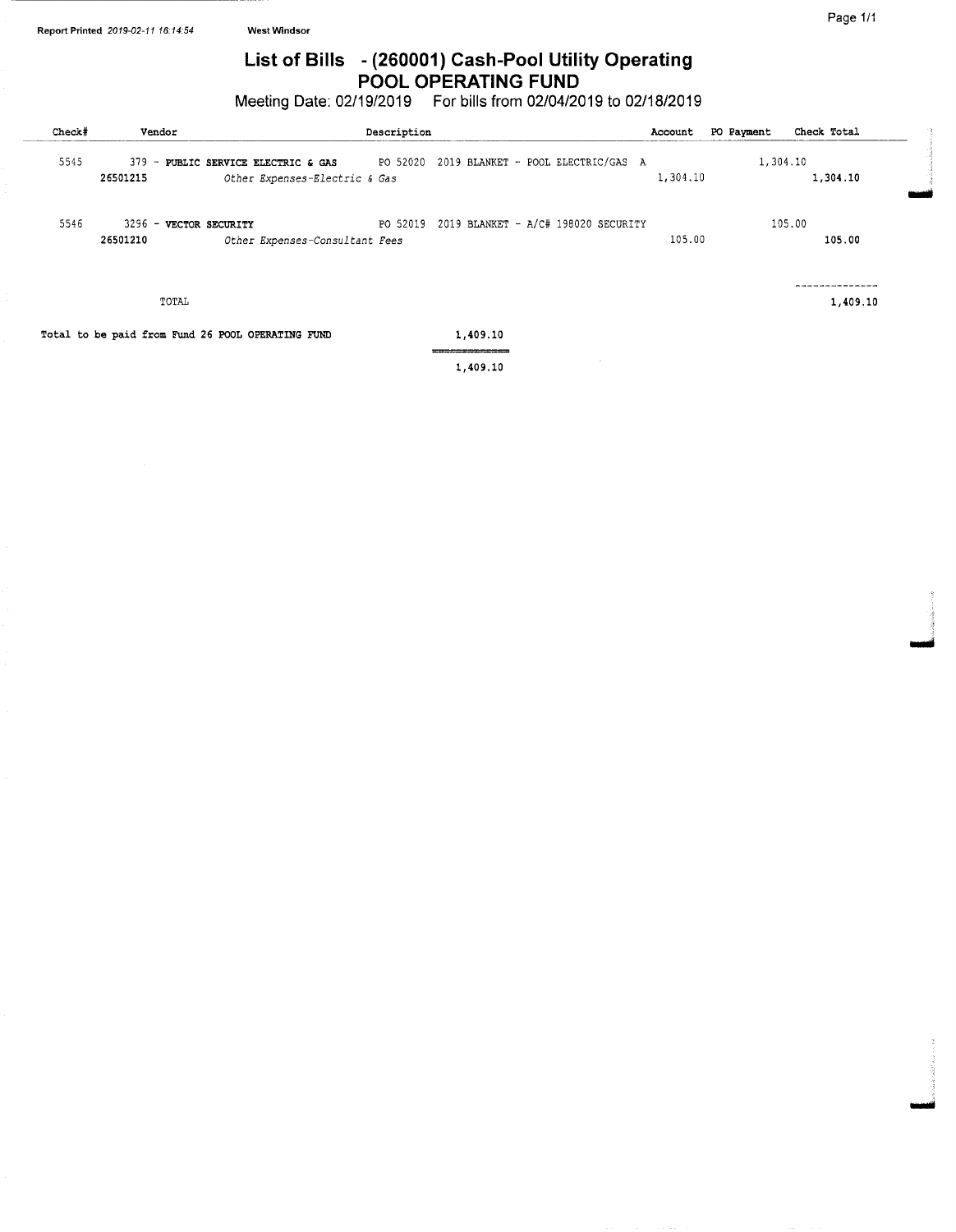t

i

## List of Bills - ( 170001) CASH - PNC - RECREATION CHECKING RECREATION COMMISSION

Meeting Date: 02/19/2019 For bills from 02/04/2019 to 02/18/2019

|                                                     | Check# | Vendor   |                                                   | Description                         | Account | PO Payment | Check Total      |
|-----------------------------------------------------|--------|----------|---------------------------------------------------|-------------------------------------|---------|------------|------------------|
|                                                     | 21695  | 17507404 | 3168 - RSVP ENTERTAINMENT<br>DAD/DAUGHTER DANCE   | DJ/MC FOR FATHER/DAUGHTER DANCE 2/2 | 575.00  |            | 575.00<br>575.00 |
|                                                     | 21696  | 17506301 | 2495 - W. B. MASON COMPANY INC.<br>ADMINISTRATIVE | DRY ERASE BOARD/BULLETIN BOARD      | 126.19  |            | 126.19<br>126.19 |
|                                                     |        | TOTAL    |                                                   |                                     |         |            | 701.19           |
| Total to be paid from Fund 17 RECREATION COMMISSION |        |          |                                                   | 701.19                              |         |            |                  |
|                                                     |        |          |                                                   | 701.19                              |         |            |                  |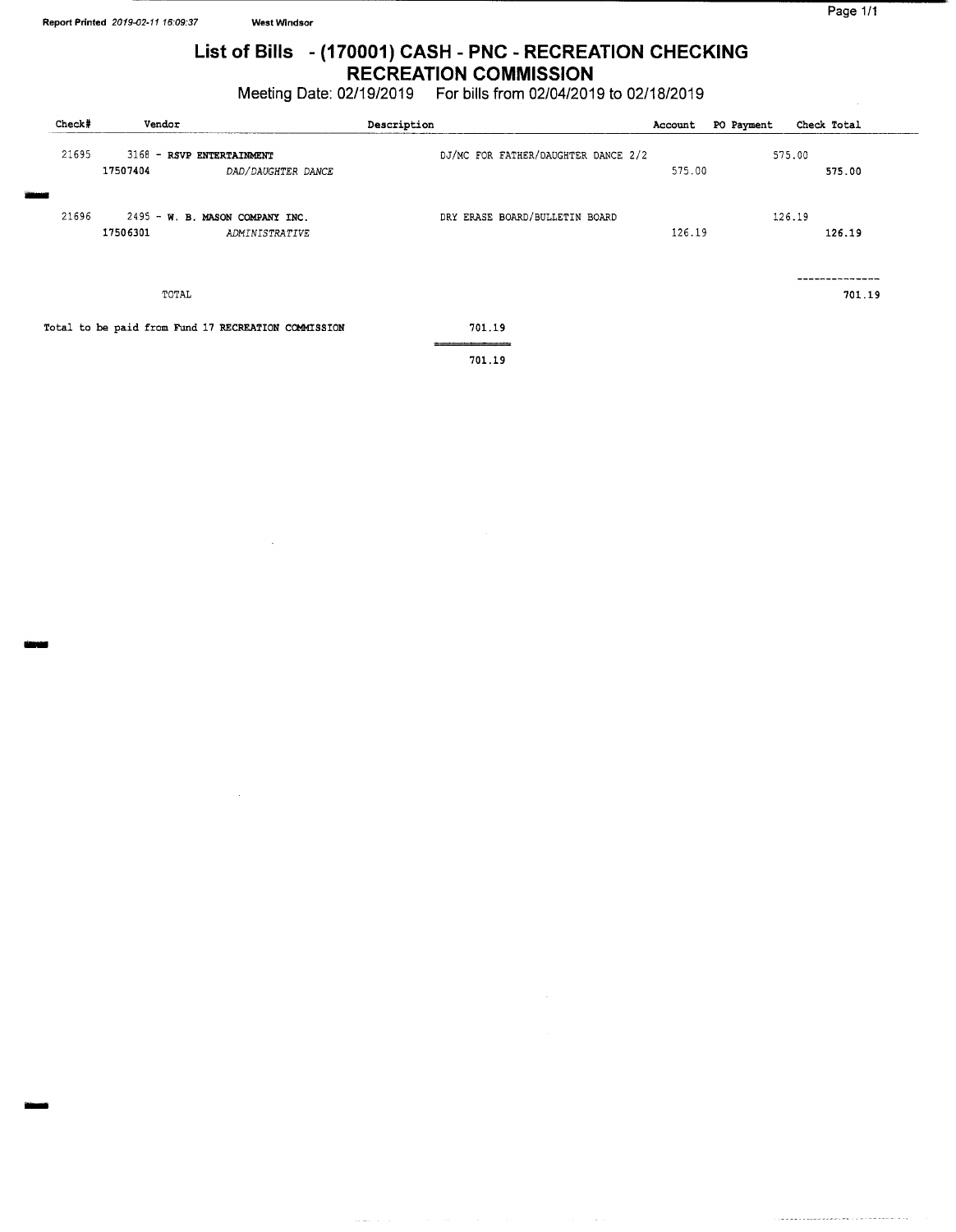## List of Bills - ( 160001) CASH - PNC ANIMAL CONTROL FUND

Meeting Date: 02/19/2019 For bills from 02/04/2019 to 02/18/2019

| Check#                                            | Vendor                                     | Description                                                      |                                    | Account | PO Payment | Check Total |
|---------------------------------------------------|--------------------------------------------|------------------------------------------------------------------|------------------------------------|---------|------------|-------------|
| 1597                                              | 161286                                     | 3572 - NJ STATE DEPT. OF HEALTH<br>DUE THE STATE OF NEW JERSEY   | JANUARY DOG LICENSES - 2019        | 888.60  | 888.60     | 888.60      |
| 1598                                              | 1987<br>$\overline{\phantom{a}}$<br>161288 | PO 51805<br>WEBERS TRAINING SCHOOL<br>RESERVE FOR ANIMAL CONTROL | 2018 BLANKET FOR BOARD AND CARE OF | 750.00  | 750.00     | 750.00      |
|                                                   | TOTAL                                      |                                                                  |                                    |         |            | 1,638.60    |
| Total to be paid from Fund 16 ANIMAL CONTROL FUND |                                            |                                                                  | 1,638.60                           |         |            |             |
|                                                   |                                            |                                                                  | 1,638.60                           |         |            |             |

Page 1/1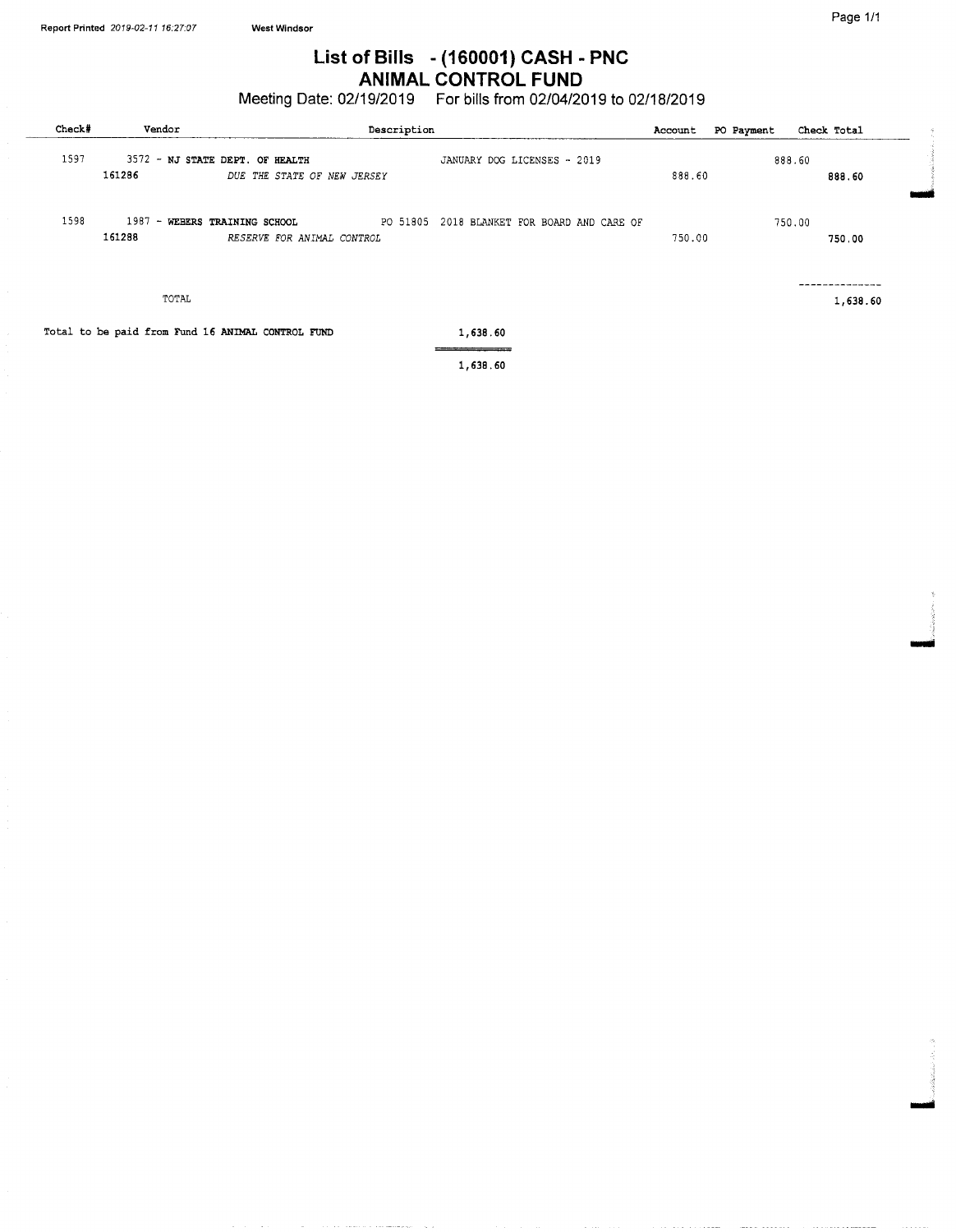## List of Bills - ( 120020) CASH - AFFORD. HOUSING SUN NB TRUST OTHER

Meeting Date: 02/19/2019 For bills from 02/04/2019 to 02/18/2019

|       | <b>Check#</b> | Vendor                                    |                                                               | Description |                                              | Account | PO Payment | Check Total            |
|-------|---------------|-------------------------------------------|---------------------------------------------------------------|-------------|----------------------------------------------|---------|------------|------------------------|
|       | 1139          | 121201                                    | 436 - MILLER PORTER & MULLER<br>AFFORDABLE HOUSING FEES -L118 |             | PO 50473 2018 BLANKET AFFORDABLE HOUSING - L | 360.00  |            | 360.00<br>360.00       |
| مسحمة |               |                                           |                                                               |             |                                              |         |            |                        |
|       |               | TOTAL                                     |                                                               |             |                                              |         |            | ------------<br>360.00 |
|       |               | Total to be paid from Fund 12 TRUST OTHER |                                                               |             | 360.00                                       |         |            |                        |
|       |               |                                           |                                                               |             | __________                                   |         |            |                        |
|       |               |                                           |                                                               |             | 360.00                                       |         |            |                        |

 $\sim$ 

 $\sim$   $\sim$   $\sim$   $\sim$ 

 $\mathbb{R}^2$ 

 $\alpha$  , and a second constraint constraint constraint of

 $\alpha$  , and the components

 $\tau_{\rm eff}$  and  $\tau_{\rm eff}$ 

 $\sim$ 

 $\sim$  1.4 km  $^{-1}$  s and as